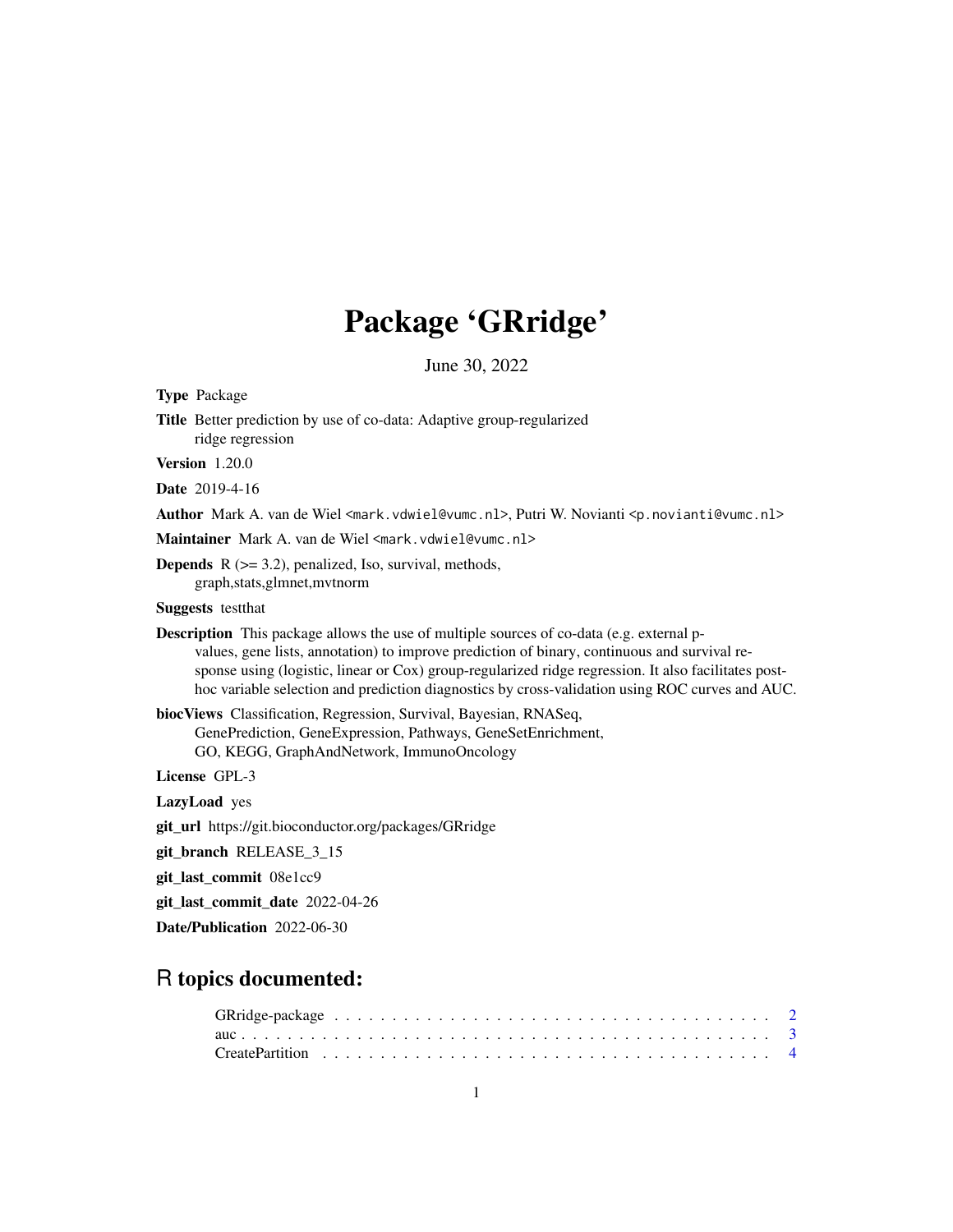## <span id="page-1-0"></span>2 GRridge-package

| Index |  |  |  |  |  |  |  |  |  |  |  |  |  | 24 |
|-------|--|--|--|--|--|--|--|--|--|--|--|--|--|----|

GRridge-package *Implements adaptive group-regularized (logistic) ridge regression by use of co-data.*

## Description

This package implements adaptive group-regularized (logistic) ridge regression by use of co-data. It uses co-data to improve predictions of binary and continuous response from high-dimension (e.g. genomics) data. Here, co-data is auxiliary information on variables (e.g. genes), such as annotation or p-values from other studies. The package includes convenience functions to convert such codata to the correct input format. In additiion, in includes functions for evaluating the predictive performance.

## Details

| Package: | GRridge    |
|----------|------------|
| Type:    | Package    |
| Version: | 1.7.3      |
| Date:    | 2018-11-29 |
| License: | GPL        |
|          |            |

Main functions in the GRridge package are:

auc: Computes Area-under-the-ROC-curve CreatePartition: Creates a partition (groups) of variables dataFarkas: Large data set plus external information dataSimlin: Small simulated data set with linear response dataVerlaat: Methylation data plus external information dataWurdinger: RNAseq data plus external information simlinsmall: Simulated data for linear regression grridge: Group-regularized (logistic, survival) ridge regression grridgeCV: Cross-validated predictions for a grridge (logistic, survival) regression.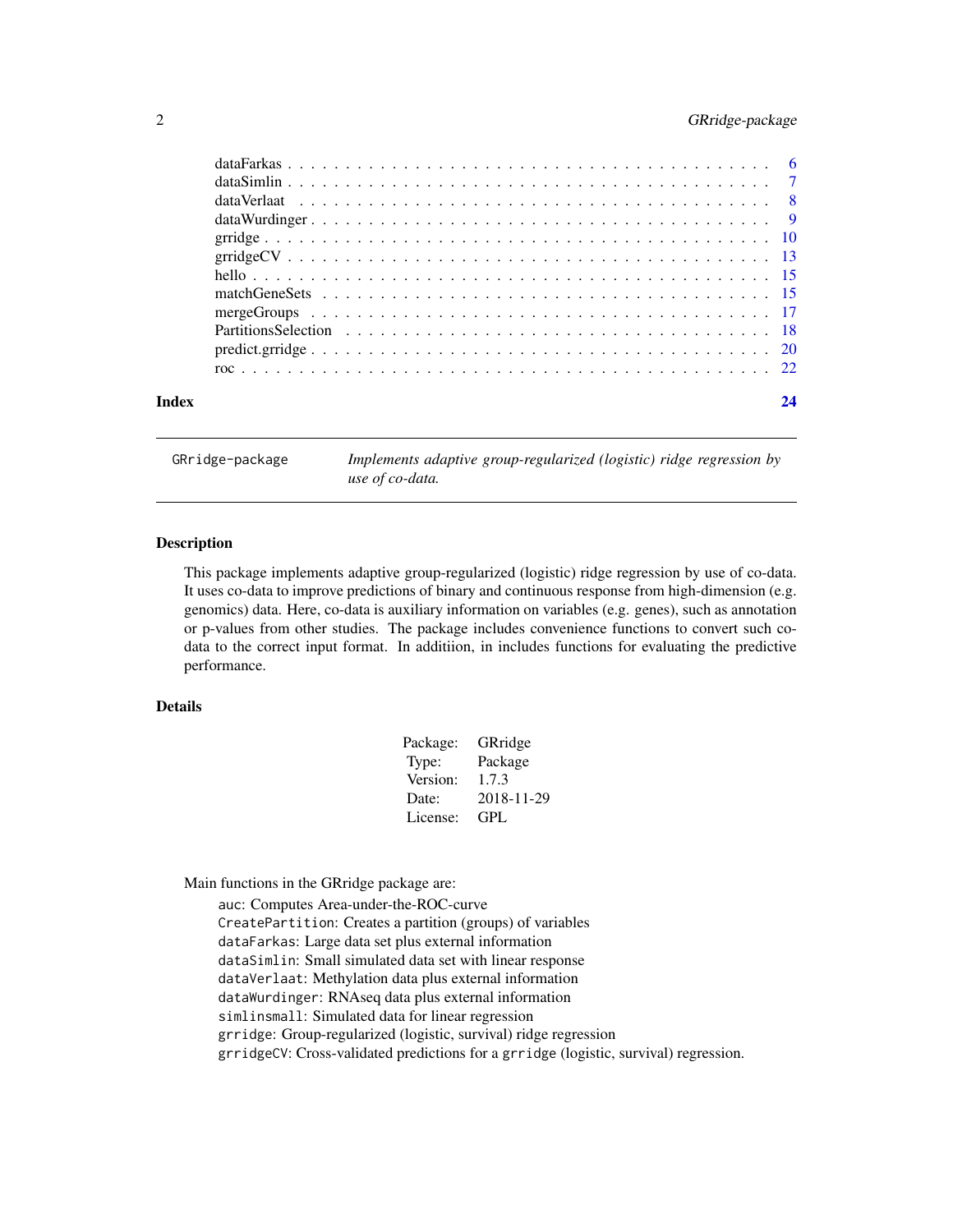<span id="page-2-0"></span> $\alpha$  3

matchGeneSets: Creates a grouping of variables (genes) from gene sets mergeGroups: Merge groups in a partition PartitionsSelection: Co-data selection in a Group-regularized ridge regression model predict.grridge: Predictions for new samples from a grridge object roc: Computes an ROC-curve for probabilistic classifiers

## Author(s)

Mark A. van de Wiel (mark.vdwiel@vumc.nl), Putri Novianti (p.novianti@vumc.nl)

## References

Mark van de Wiel, Tonje Lien, Wina Verlaat, Wessel van Wieringen, Saskia Wilting. (2016). Better prediction by use of co-data: adaptive group-regularized ridge regression. Statistics in Medicine, 35(3), 368-81.

Novianti PW, Snoek B, Wilting SM, van de Wiel MA (2017). Better diagnostic signatures from RNAseq data through use of auxiliary co-data. Bioinformatics, 33, 1572-1574.

## See Also

GRridge depends on: penalized. Examples: grridge

<span id="page-2-1"></span>

auc *Area under the ROC curve*

## Description

Computes Area-under-the-ROC-curve

### Usage

auc(rocout)

## Arguments

rocout Matrix with two rows

## Details

Operates on the output of [roc](#page-21-1). The rows of the input matrix represent the False Positive Rates (FPR) and corresponding True Positive Rates (TPR) at fixed thresholds.

## Value

Numeric. Interpolated Area-under-the-ROC-curve.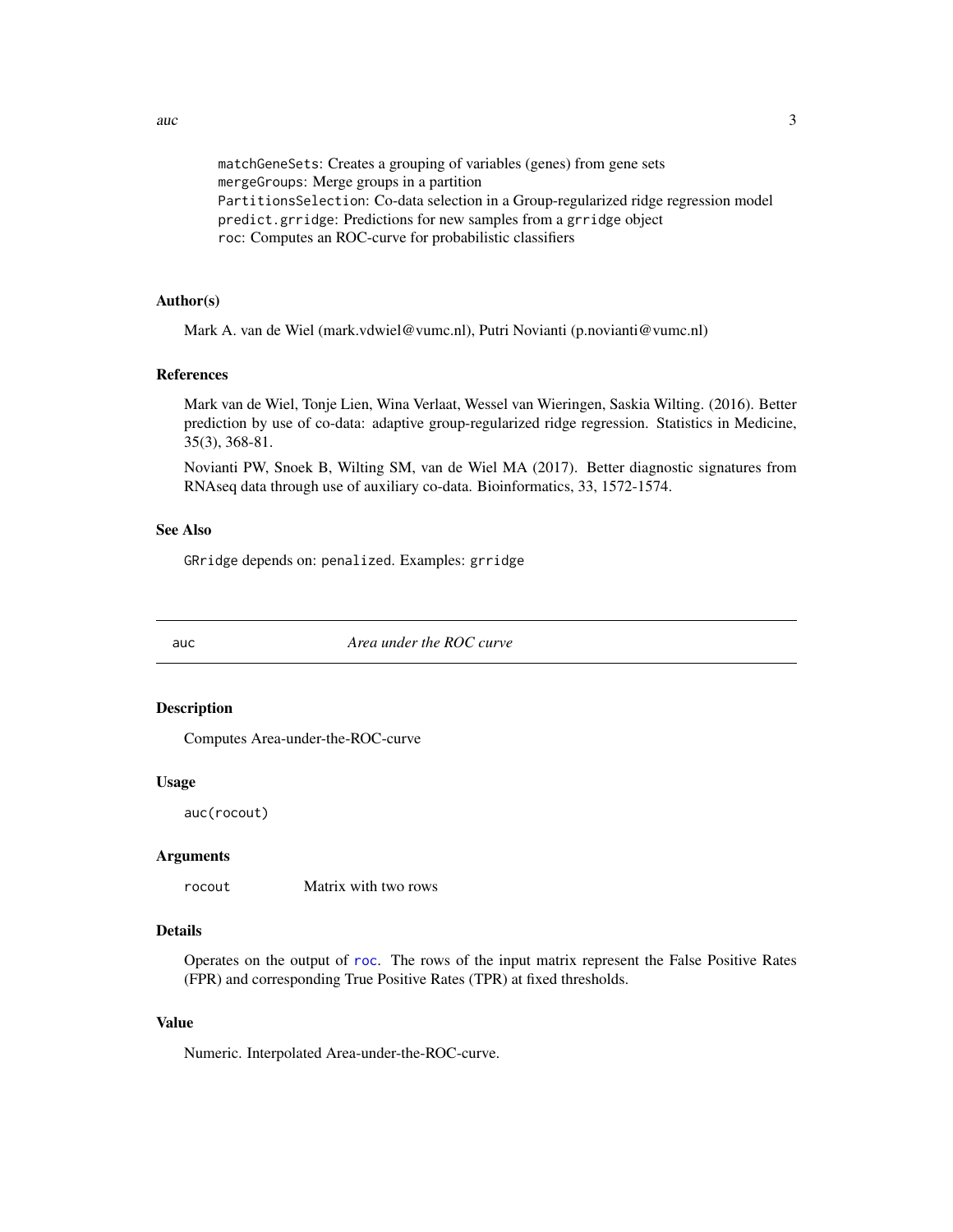## <span id="page-3-0"></span>Author(s)

Mark A. van de Wiel

## See Also

ROC-curves: [roc](#page-21-1). creating multiple partitions: [CreatePartition](#page-3-1). Examples: [grridge](#page-9-1).

## Examples

```
# Load data objects
data(dataFarkas)
## In this example, we provide one partition only
## see "CreatePartition" for examples in creating multiple partitions
firstPartition <- CreatePartition(CpGannFarkas)
# grFarkas <- grridge(datcenFarkas,respFarkas, firstPartition,monotone=FALSE)
## Prediction of the grridge model to the training samples
#cutoffs <- rev(seq(0,1,by=0.1))
#fakenew <- datcenFarkas
#yhat <- predict.grridge(grFarkas,fakenew)
#rocridgeF <- roc(probs=as.numeric(yhat[,2]),true=respFarkas[1:30],cutoffs=cutoffs)
#auc(rocridgeF)
```
<span id="page-3-1"></span>CreatePartition *Creates a partition (groups) of variables*

## Description

Creates a partition (groups) of variables from nominal (factor) or numeric input

## Usage

```
CreatePartition(vec,varnamesdata=NULL,subset=NULL,grsize=NULL,
                decreasing=TRUE,uniform=FALSE,ngroup=10,mingr=25)
```
## Arguments

| <b>vec</b>   | Factor, numeric vector or character vector.                                                                                                                                 |
|--------------|-----------------------------------------------------------------------------------------------------------------------------------------------------------------------------|
| subset       | Character vector. Names of variables (features) that correspond to the values<br>in vec. Allows to make a partition on a subset of all variables. Requires<br>varnamesdata. |
| varnamesdata | Character vector. Names of the variables (features). Only relevant when vec is<br>a character vector OR when subset is specified.                                           |
| grsize       | Numeric. Size of the groups. Only relevant when vec is a numeric vector and<br>uniform=TRUE.                                                                                |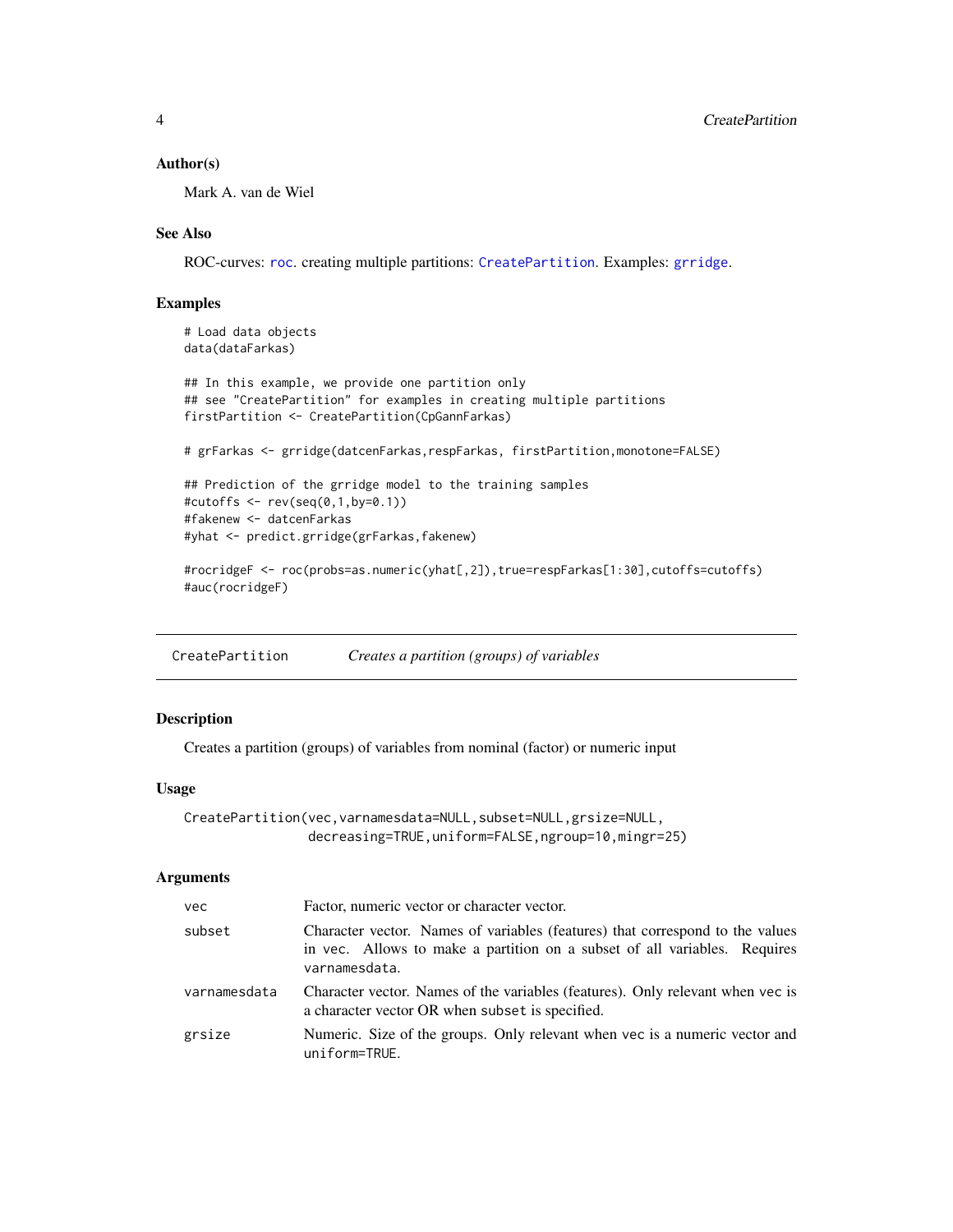## <span id="page-4-0"></span>**CreatePartition** 5

| decreasing | Boolean. If TRUE then vec is sorted in decreasing order.                                                            |
|------------|---------------------------------------------------------------------------------------------------------------------|
| uniform    | Boolean. If TRUE the group sizes are as equal as possible.                                                          |
| ngroup     | Numeric. Number of the groups to create. Only relevant when vec is a numeric<br>vector and grsize is NOT specified. |
| mingr      | Numeric. Minimum group size. Only relevant when vec is a numeric vector and<br>uniform=FALSE.                       |

## Details

A convenience function to create partitions of variables from external information that is stored in vec. If vec is a factor then the levels of the factor define the groups. If vec is a character vector, then varnamesdata need to be specified (vec is supposed to be a subset of varnamesdata, e.g. a published gene list). In this case a partition of two groups is created: one with those variables of varnamesdata that also appear in vec and one which do not appear in vec. If vec is a numeric vector, then groups contain the variables corresponding to grsize consecutive values of the values in vec. Alternatively, the group size is determined automatically from ngroup. If uniform=FALSE, a group with rank  $\frac{1}{2}$  is of approximate size mingr\*(r^f), where f>1 is determined such that the total number of groups equals ngroup. Such unequal group sizes enable the use of fewer groups (and hence faster computations) while still maintaining a good 'resolution' for the extreme values in vec. About decreasing: if smaller values of components of vec mean 'less relevant' (e.g. test statistics, absolute regression coefficients) use decreasing=TRUE, else use decreasing=FALSE, e.g. for p-values. If subset is defined, then varnamesdata should be specified as well. The parition will then only be applied to variables in subset and in varnamesdata.

## Value

A list the components of which contain the indices of the variables belonging to each of the groups.

## Author(s)

Mark A. van de Wiel

## See Also

For gene sets (overlapping groups): [matchGeneSets](#page-14-1). Further example in real life dataset: [grridge](#page-9-1).

## Examples

#SOME EXAMPLES ON SMALL NR OF VARIABLES

```
#EXAMPLE 1: partition based on known gene signature
genset <- sapply(1:100,function(x) paste("Gene",x))
signature \leq sapply(seq(1,100,by=2),function(x) paste("Gene",x))
SignaturePartition <- CreatePartition(signature, varnamesdata=genset)
```

```
#EXAMPLE 2: partition based on factor variable
Genetype \leq factor(sapply(rep(1:4,25), function(x) paste("Type",x)))
TypePartition <- CreatePartition(Genetype)
```
#EXAMPLE 3: partition based on continuous variable, e.g. p-value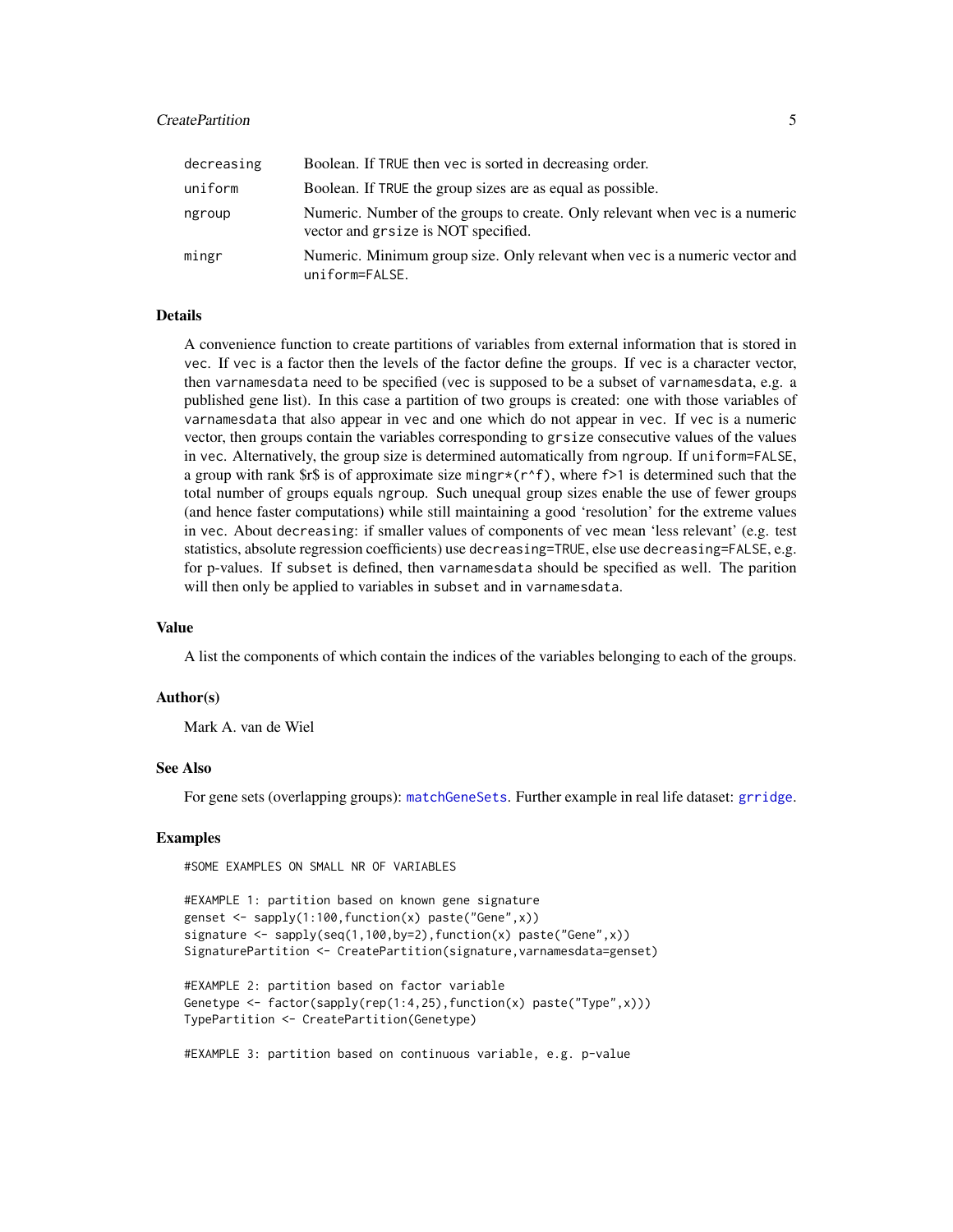```
pvals <- rbeta(100,1,4)
#Creating a partition of 10 equally-sized groups, corresponding to increasing p-values.
PvPartition <- CreatePartition(pvals, decreasing=FALSE, uniform=TRUE, ngroup=10)
#Alternatively, create a partition of 5 unequally-sized groups,
#with minimal size at least 10. Group size
#increases with less relevant p-values.
# Recommended when nr of variables is large.
PvPartition2 <- CreatePartition(pvals, decreasing=FALSE,uniform=FALSE,ngroup=5,mingr=10)
#EXAMPLE 4: partition based on subset of variables,
#e.g. p-values only available for 50 genes.
genset <- sapply(1:100,function(x) paste("Gene",x))
subsetgenes <- sort(sapply(sample(1:100,50),function(x) paste("Gene",x)))
pvals50 <- rbeta(50,1,6)
#Returns the partition for the subset based on the indices of
#the variables in entire genset. Variables not
#present in subset will receive group-penalty = 1 for this partition.
PvPartitionSubset <- CreatePartition(pvals50, varnamesdata = genset,subset = subsetgenes,
                                     decreasing=FALSE,uniform=TRUE, ngroup=5)
#EXAMPLE 5: COMBINING PARTITIONS
#Combines partitions into one list with named components.
#This can be use as input for the grridge() #function.
#NOTE: if one aims to use one partition only, then this can be directly used in grridge().
MyPart <- list(signature=SignaturePartition, type = TypePartition,
               pval = PvPartition, pvalsubset=PvPartitionSubset)
```
dataFarkas *Contains three R-objects, including the data and the binary response*

## Description

The three objects are: datcenFarkas: methylation data for cervix samples (arcsine-transformed beta values); respFarkas: binary response;and CpGannFarkas: annotation of probes according to location

## Format

- datcenFarkas: data frame [1:40000,1:37]
- respfarkas: Factor w/ 2 levels "Normal","Precursor"
- CpGannFarkas: Factor w/ 6 levels "CpG-Island", "North-Shelf", "South-Shelf", "North-Shore", "South-Shore", "Distant"

<span id="page-5-0"></span>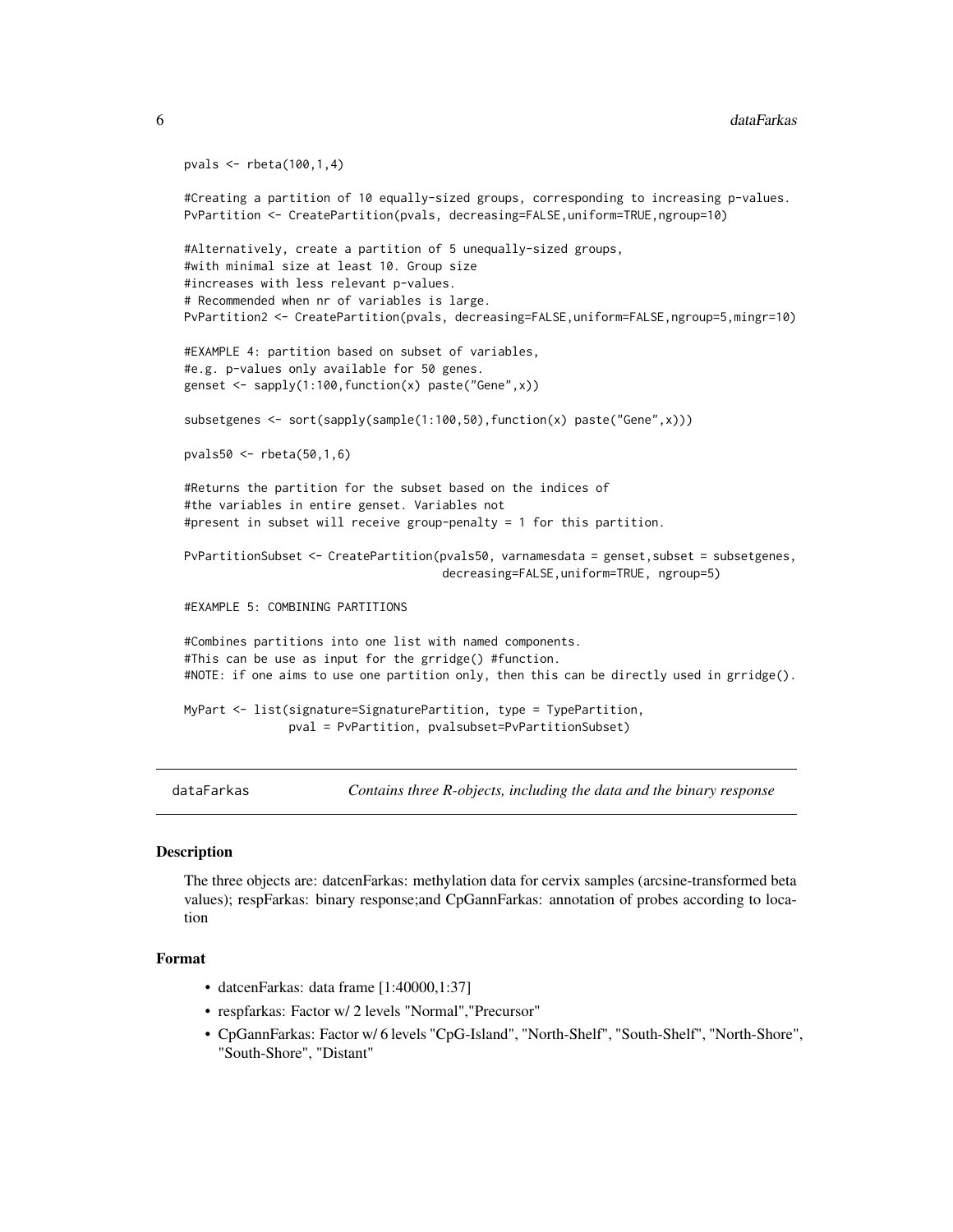## <span id="page-6-0"></span>dataSimlin 7

## Details

This data is used for illustration in the statistical paper below.

## Value

Three R objects, i.e. a matrix contains methylation data, a vector contains binary responses and an annotation matrix.

## Source

Farkas, S. et al. (2013). Genome-wide DNA methylation assay reveals novel candidate biomarker genes in cervical cancer. Epigenetics, 8, 1213.

## References

Mark van de Wiel, Tonje Lien, Wina Verlaat, Wessel van Wieringen, Saskia Wilting. (2016). Better prediction by use of co-data: adaptive group-regularized ridge regression. Statistics in Medicine, 35(3), 368-81.

## Examples

data(dataFarkas)

dataSimlin *Small simulated data set with linear response*

## Description

The three objects are:

Y: vector with response values (linear)

simdata: matrix with simulated variables

part5: list with 5 components representing partition of variables

## Usage

data(dataSimlin)

## Details

This is simulated data allowing a quick test for grridge

## Value

Three R objects (see Description)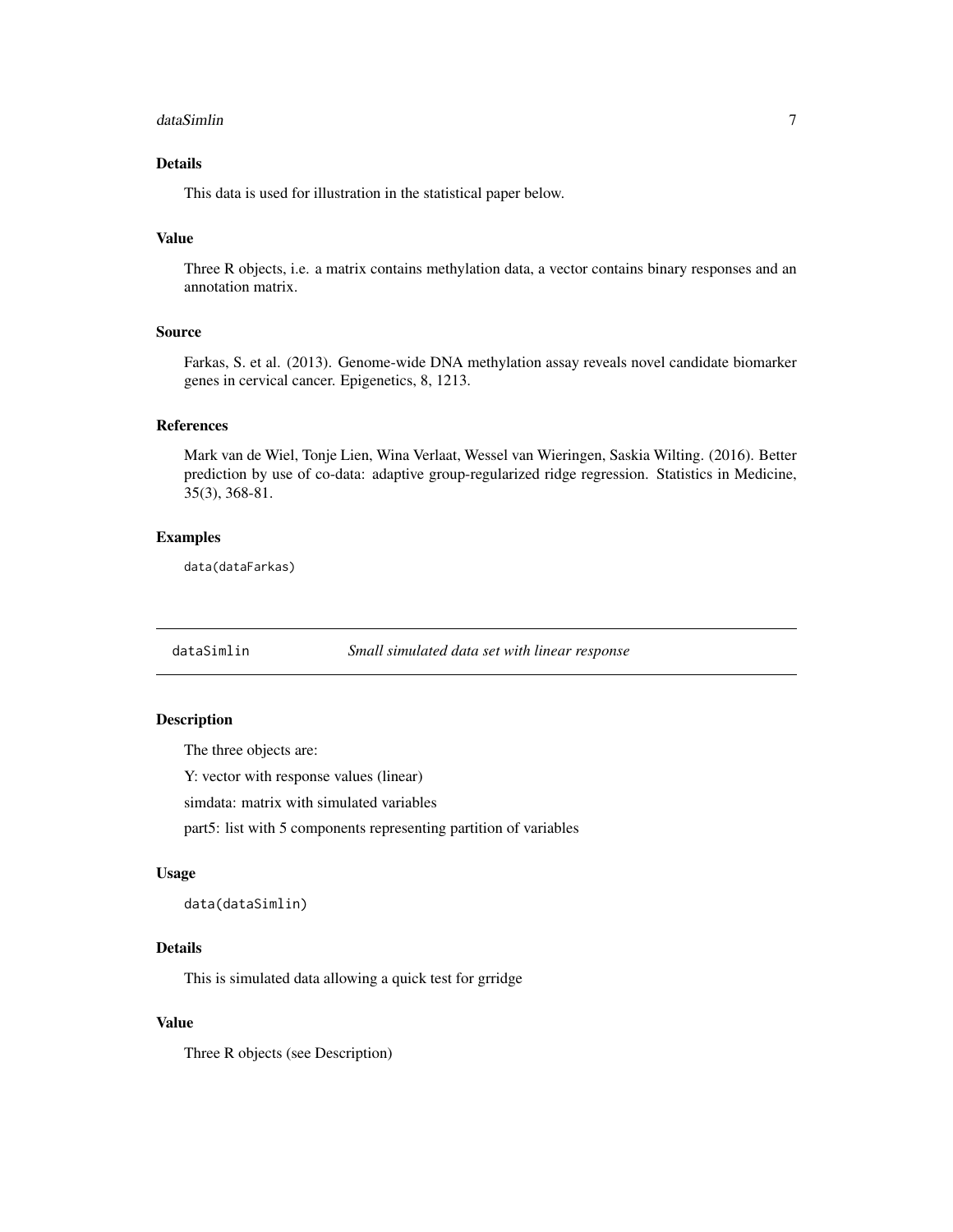## Examples

data(dataSimlin)

```
#apply grridge
grsim <- grridge(highdimdata=simdata, response=Y, partitions=part5, unpenal = ~1, innfold=10)
#apply CV
```
grsimcv <- grridgeCV(grsim,simdata,Y,outerfold=5)

dataVerlaat *Contains 5 R-objects, including the data and the binary response*

## Description

The five objects are: datcenVerlaat: methylation data for cervix samples (arcsine-transformed beta values); respVerlaat: binary response; diffmeanFarkas: effect size external study, Cases minus Controls; pvalFarkas: p-values from external study; and CpGann: annotation of probes according to location

## Usage

data(dataVerlaat)

## Format

The formats are:

datcenVerlaat: data frame [1:9691,1:44];

respVerlaat: numeric  $[1:44]$ ,  $0 = \text{Normal}$ ,  $1 = \text{Precursor}$ ;

diffmeanFarkas: numeric [1:44] ;

pvalFarkas: numeric [1:44];

CpGann: Factor w/ 6 levels "CpG-Island", "North-Shelf", "South-Shelf", "North-Shore", "South-Shore", "Distant"

## Details

This data is used for illustration in the statistical paper below.

## Value

Five R objects (see description)

## References

Mark van de Wiel, Tonje Lien, Wina Verlaat, Wessel van Wieringen, Saskia Wilting. (2016). Better prediction by use of co-data: adaptive group-regularized ridge regression. Statistics in Medicine, 35(3), 368-81.

<span id="page-7-0"></span>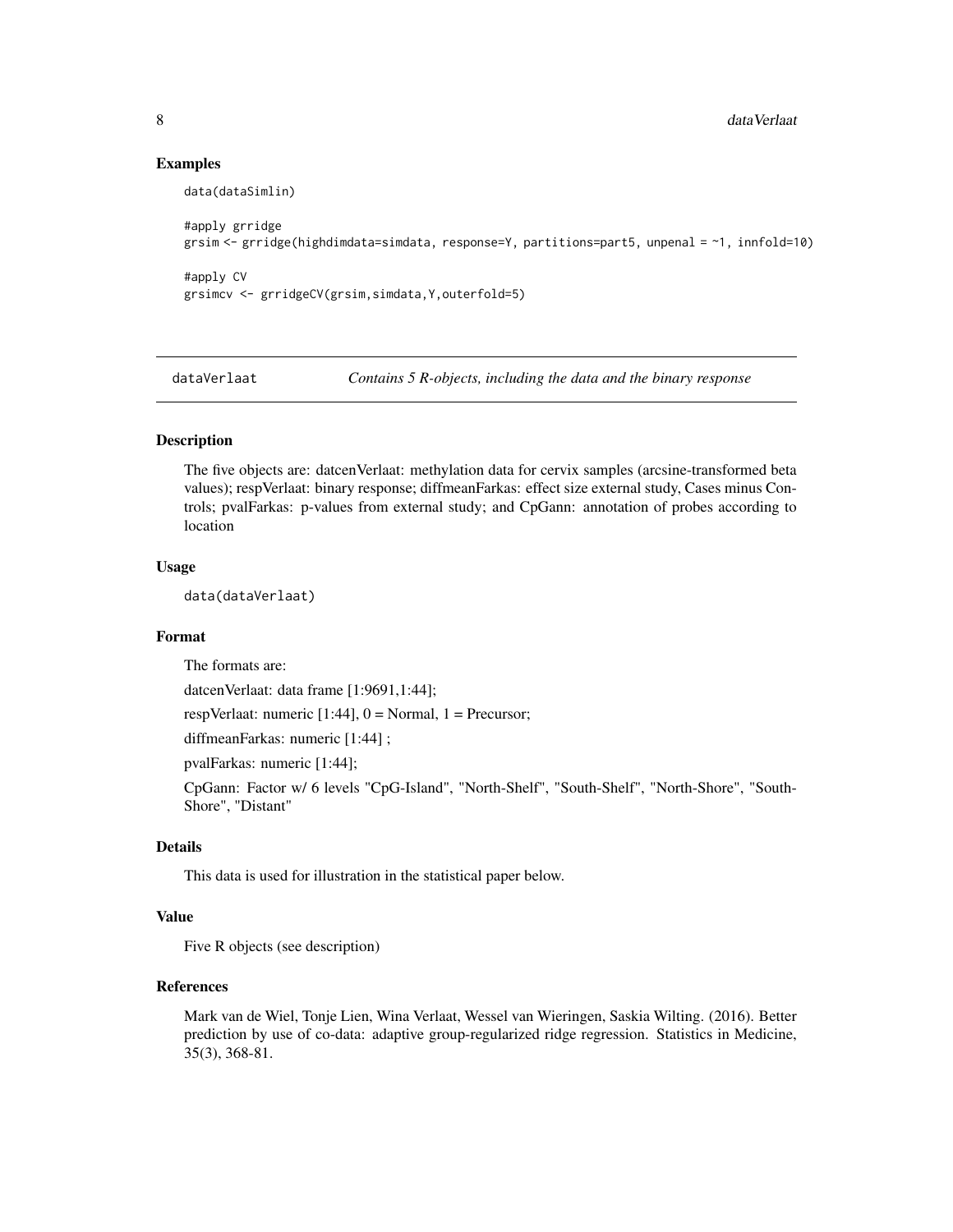## <span id="page-8-0"></span>dataWurdinger 9

## Examples

data(dataVerlaat)

dataWurdinger *R-objects related to the mRNAseq data*

## Description

The four objects are:

datWurdinger\_BC: A matrix containing preprocessed mRNA sequencing data (quasi-gausian scale, normalized). Columns are samples (81 samples with Breast Cancer and Colorectal Cancer) and rows are features (18410 features).

respWurdinger: A factor containing responses for samples with Breast cancer (n=40) and colorectal cancer (n=41)

annotationWurdinger: A list containing ensembleID, geneSymbol, entrezID and chromosome location.;

coDataWurdinger: A list containing co-data sets from external sources, namely (i) a list of genes that are expressed in platelets; (ii) immunologic signature pathway and; (iii) transcription factor based pathway and a list of cancer somatic genes.

## Usage

```
data(dataWurdinger)
```
## Details

This data is used for illustration in the application paper below.

## Value

Four R objects (see Description)

## Source

Wurdinger,T., et al (2015). RNA-seq of tumor-educated platelets enables blood-based pan-cancer, multiclass, and molecular pathway cancer diagnostics. Cancer Cell, 28(5), 666-676.

## Examples

```
data(dataWurdinger)
# Transform the data set to the square root scale
dataSqrtWurdinger <- sqrt(datWurdinger_BC)
#
#Standardize the transformed data
datStdWurdinger <- t(apply(dataSqrtWurdinger,1,
                           function(x){ (x-mean(x))}/sd(x)}
```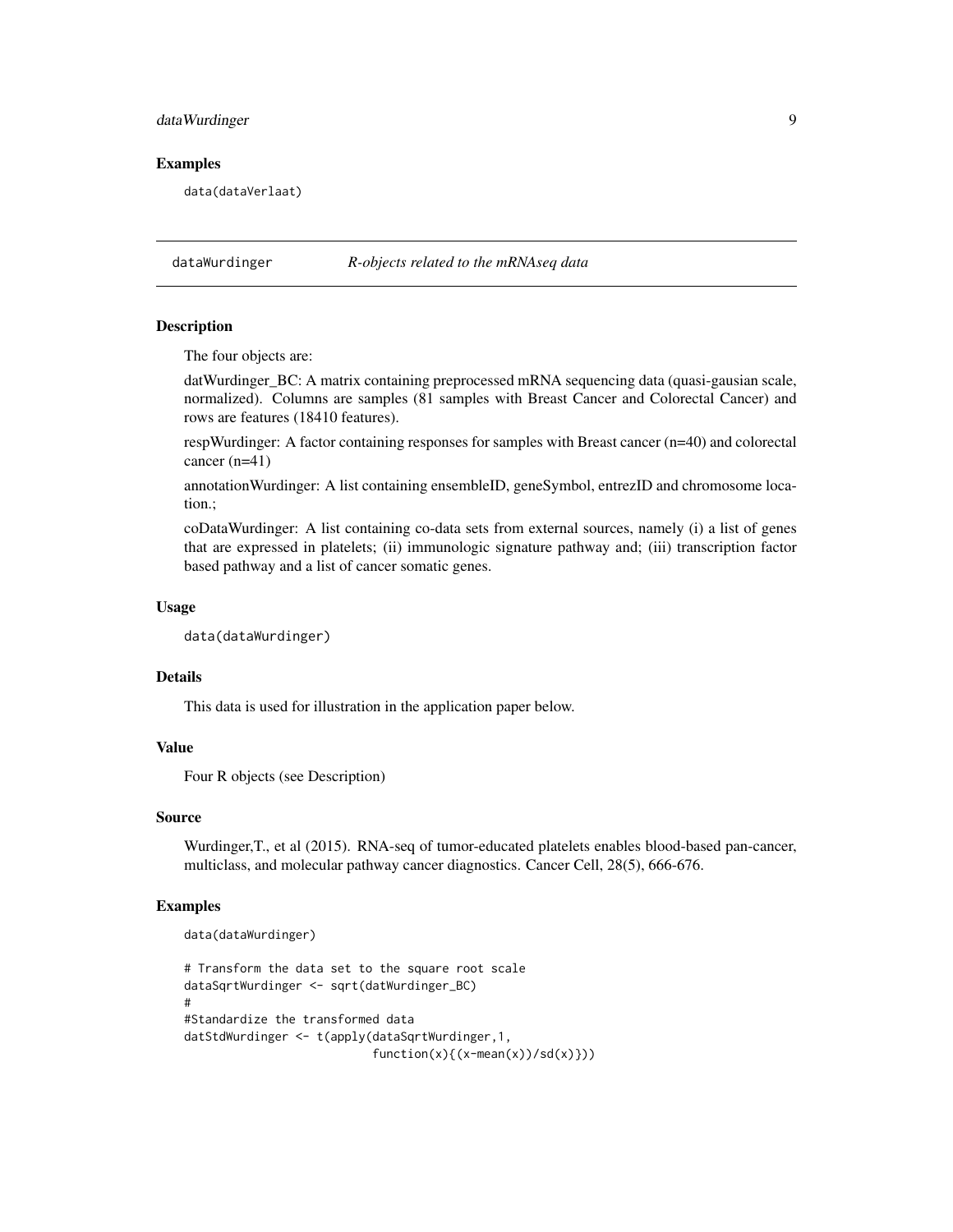10 gridge and the set of the set of the set of the set of the set of the set of the set of the set of the set of the set of the set of the set of the set of the set of the set of the set of the set of the set of the set of

```
#
# A list of gene names in the primary RNAseq data
genesWurdinger <- as.character(annotationWurdinger$geneSymbol)
```
<span id="page-9-1"></span>grridge *Group-regularized (logistic) ridge regression*

## Description

This function implements adaptive group-regularized (logistic) ridge regression by use of co-data. It uses co-data to improve predictions of binary and continuous response from high-dimension (e.g. genomics) data. Here, co-data is auxiliary information on variables (e.g. genes), such as annotation or p-values from other studies.

## Usage

```
grridge(highdimdata, response, partitions, unpenal = \sim1,
        offset=NULL, method="exactstable",
        niter=10, monotone=NULL, optl=NULL, innfold=NULL,
        fixedfoldsinn=TRUE, maxsel=c(25,100),selectionEN=FALSE,cvlmarg=1,
        savepredobj="all", dataunpen=NULL, ord = 1:length(partitions),
        comparelasso=FALSE,optllasso=NULL,cvllasso=TRUE,
        compareunpenal=FALSE, trace=FALSE, modus=1,
        EBlambda=FALSE,standardizeX = TRUE)
```
## Arguments

| highdimdata | Matrix or numerical data frame. Contains the primary data of the study. Columns<br>are samples, rows are variables (features).                                                                                                           |
|-------------|------------------------------------------------------------------------------------------------------------------------------------------------------------------------------------------------------------------------------------------|
| response    | Factor, numeric, binary or survival. Response values. The number of response<br>values should equal ncol (highdimdata).                                                                                                                  |
| partitions  | List of lists. Each list component contains a partition of the variables, which is<br>again a list. See details.                                                                                                                         |
| unpenal     | Formula. Includes unpenalized variables. Set to unpenal $= \infty$ if an intercept is<br>not desired.                                                                                                                                    |
| offset      | Numeric (vector). Optional offset, either one constant or sample-specific, in<br>which case length(offset)=ncol(highdimdata)                                                                                                             |
| method      | Character. Equal to "exactstable": the stable iterative, systems-based method,<br>"stable": the iterative non-systems-based method, "exact": the non-iterative,<br>systems-based method, "adaptridge": adaptive ridge (not recommended). |
| niter       | Integer. Maximum number of re-penalization iterations.                                                                                                                                                                                   |
| monotone    | Vector of booleans. If the jth component of monotone equals TRUE, then the<br>group-penalties are forced to be monotone. If monotone=NULL monotony is not<br>imposed for any partition.                                                  |

<span id="page-9-0"></span>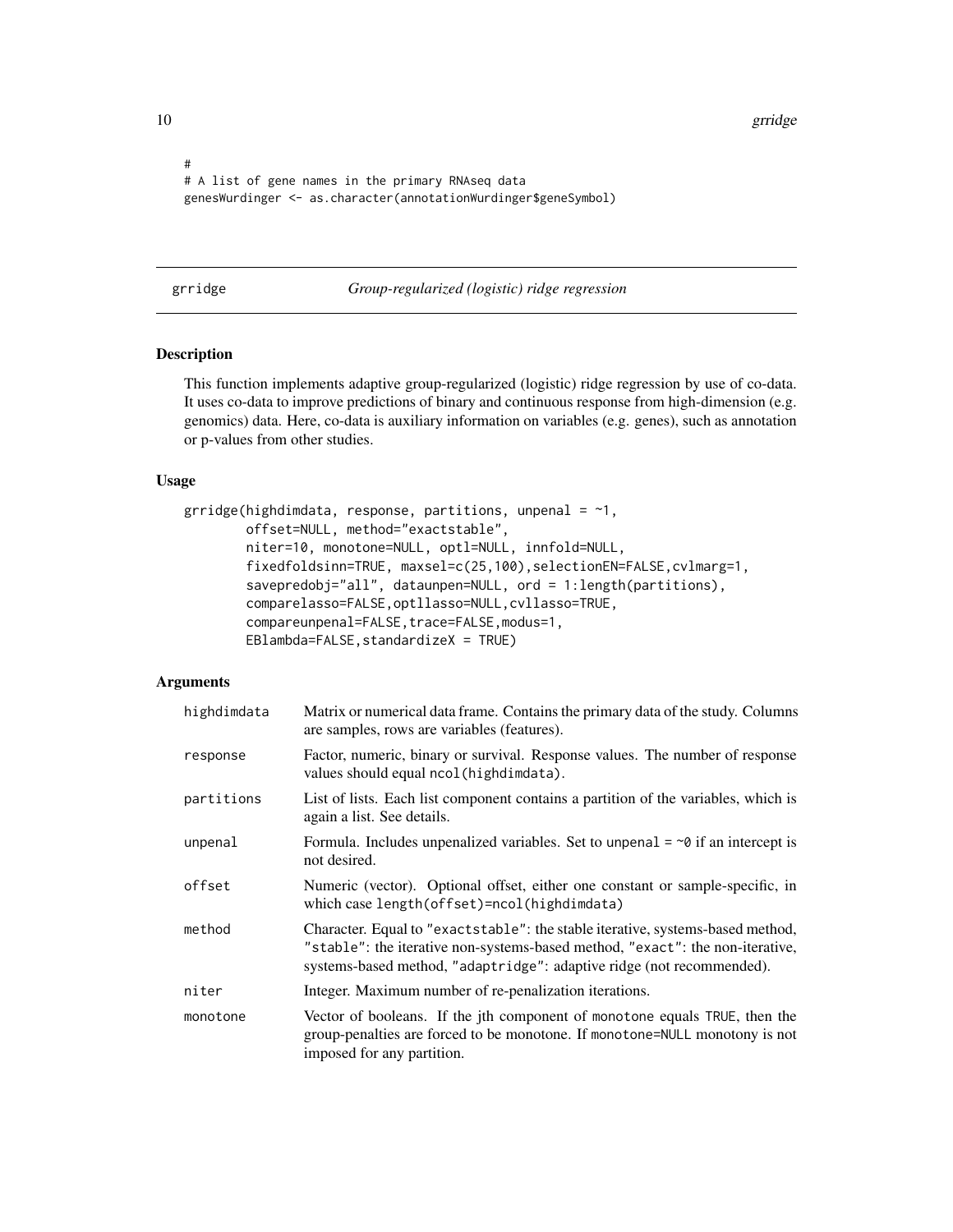<span id="page-10-0"></span>grridge that the set of the set of the set of the set of the set of the set of the set of the set of the set of the set of the set of the set of the set of the set of the set of the set of the set of the set of the set of

| Numeric. Value of the global regularization parameter (lambda). If specified, it<br>skips optimization by cross-validation.                                            |
|------------------------------------------------------------------------------------------------------------------------------------------------------------------------|
| Integer. The fold for cross-validating the global regularization parameter lambda<br>and for computing cross-validated likelihoods. Defaults too LOOCV.                |
| Boolean. Use fixed folds for inner cross-validation?                                                                                                                   |
| Boolean. If selectionEN=TRUE then post-hoc variable selection by weighted<br>elastic net is performed.                                                                 |
| Vector of integers. The maximum number of selected variables. Can be multiple<br>to allow comparing models of various sizes.                                           |
| Numeric. Maximum margin (in percentage) that the cross-validated likelihood<br>of the model with selected variables may deviate from the optimum one.                  |
| Character. If savepredobj="last", only the last penalized prediction object is<br>saved; if savepredobj="all" all are saved; if savepredobj="none", none are<br>saved. |
| Data frame. Optional data for unpenalized variables.                                                                                                                   |
| Integer vector. The order in which the partitions in partitions are used.                                                                                              |
| Boolean. If comparelasso=TRUE the results of lasso regression are included.                                                                                            |
| Numeric. Value of the global regularization parameter (lambda) in the lasso. If<br>specified, optimization by cross-validation is skipped.                             |
| Boolean. If cv11asso=TRUE it returns the cross-validated likelihood for lasso<br>when comparelasso=TRUE.                                                               |
| Boolean. If compareunpenal=TRUE the results of regression with unpenalized<br>covariates only are included. Only relevant when dataunpenal is specified.               |
| Boolean. If trace=TRUE the results of the cross-validation for parameter (lambda)<br>tuning are shown.                                                                 |
| Integer. Please use modus=1. Only use modus=2 when backward compatibility<br>with versions $\leq$ 1.6 is desired.                                                      |
| Boolean. If EBlambda=TRUE global lambda is estimated by empirical Bayes<br>(currently only available for linear model).                                                |
| Boolean. If standardizeX=TRUE variables in X are standardized prior to the<br>analysis.                                                                                |
|                                                                                                                                                                        |

## Details

About partitions: this is a list of partitions or one partition represented as a simple list. Each partition is a (named) list that contains the indices (row numbers) of the variables in the concerning group. Such a partition is usually created by [CreatePartition](#page-3-1). About savepredobj: use savepredobj="all" if you want to compare performances of the various predictors (e.g. ordinary ridge, group-regularized ridge, group-regularized ridge + selection) using [grridgeCV](#page-12-1). About monotone: We recommend to set the jth component of monotone to TRUE when the jth partition is based on external p-values, test statistics or regression coeeficients. This increases stability of the predictions. If selectionEN=TRUE, EN selection will, for all elements m of maxsel, select exactly m or fewer variables. Note that EN is only used for selection; the final predictive model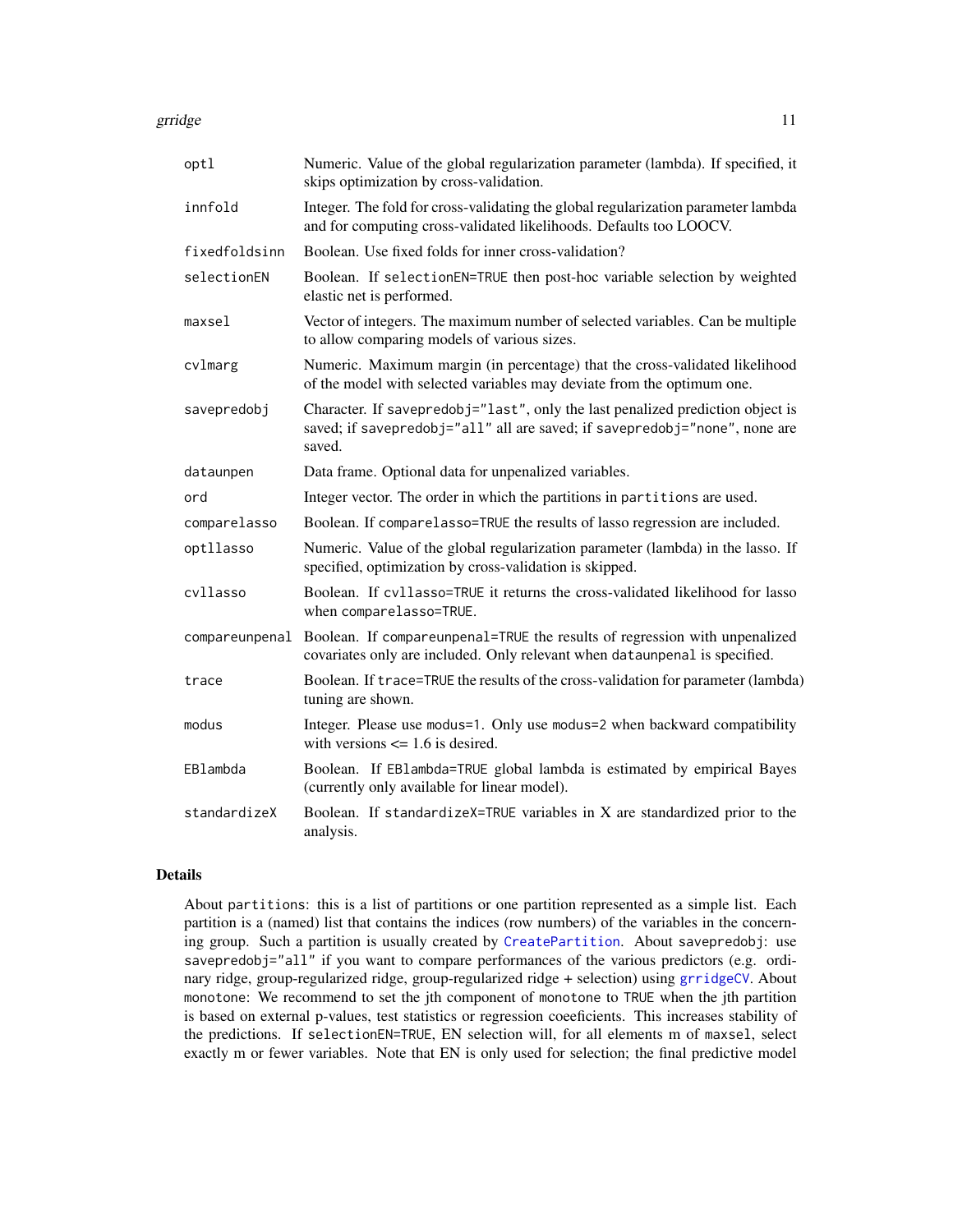<span id="page-11-0"></span>is a group-ridge model fitted only on the selected variables using the penalties estimated by GRridge. Using multiple values for maxsel allows comparing models of various sizes, also in terms of cross-validated performance when using [grridgeCV](#page-12-1). About cvlmarg: We recommended to use values between 0 and 2. A larger value will generally result in fewer selected variables by forward selection. About innfold: for large data sets considerable computing time may be saved when setting innfold=10 instead of default leave-one-out-cross-validation (LOOCV). About method: "exactstable" is recommended. If the number of variables is not very large, say <2000, the faster non-iterative "exact" method can be used as an alternative. grridge uses the penalized package to fit logistic and survival ridge models; glmnet is used for linear response and for fitting lasso when comparelasso=TRUE.

## Value

A list object containing:

| true          | True values of the response                                                                                                       |
|---------------|-----------------------------------------------------------------------------------------------------------------------------------|
| cvfit         | Measure of fit. Cross-validated likelihoods from the iterations for linear and<br>survival model; minus CV error for linear model |
| lambdamults   | List of lists object containing the penalty multipliers per group per partition                                                   |
| optl          | Global penalty parameter lambda                                                                                                   |
| lambdamultvec | Vector with penalty multipliers per variable.                                                                                     |
| predobj       | List of prediction objects                                                                                                        |
| betas         | Estimated regression coefficients                                                                                                 |
| reslasso      | Results of the lasso. NULL when comparelasso=FALSE                                                                                |
| resEN         | Results of the Elastic Net selection for all elements of maxsel. list() when<br>selectionEN=FALSE                                 |
| model         | Model used for fitting: logistic, linear or survival                                                                              |
| arguments     | Arguments used to call the function                                                                                               |
| allpreds      | Predictions on the same data                                                                                                      |

## Author(s)

Mark A. van de Wiel

## References

Mark van de Wiel, Tonje Lien, Wina Verlaat, Wessel van Wieringen, Saskia Wilting. (2016). Better prediction by use of co-data: adaptive group-regularized ridge regression. Statistics in Medicine, 35(3), 368-81.

Novianti PW, Snoek B, Wilting SM, van de Wiel MA (2017). Better diagnostic signatures from RNAseq data through use of auxiliary co-data. Bioinformatics, 33, 1572-1574.

## See Also

Creating partitions: [CreatePartition](#page-3-1); Cross-validation for assessing predictive performance: [grridgeCV](#page-12-1).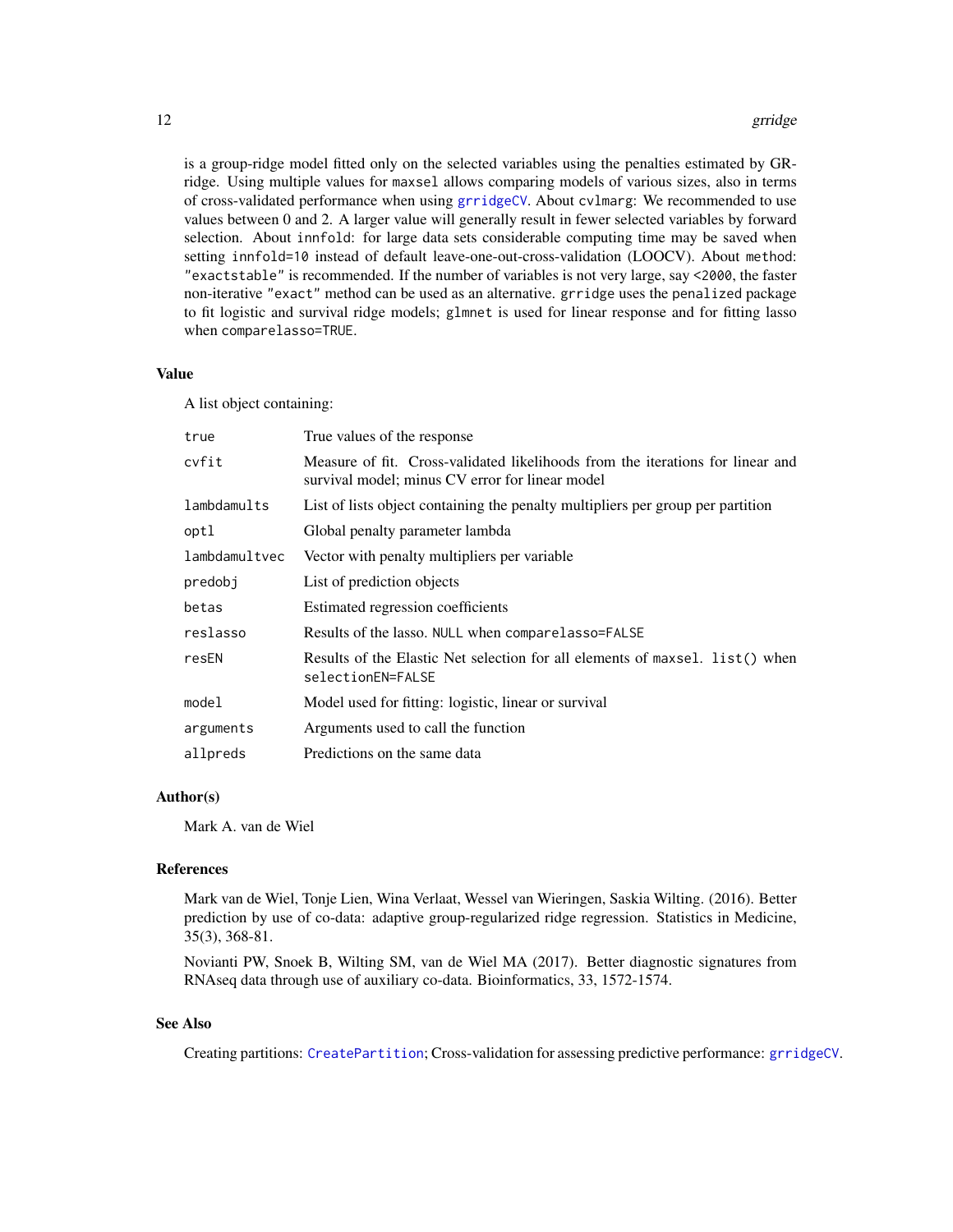## <span id="page-12-0"></span>grridge $CV$  13

## Examples

```
## NOTE:
## 1. EXAMPLE DEVIATES SOMEWHAT FROM THE EXAMPLE IN THE MANUSCRIPT IN ORDER TO SHOW SOME
## OTHER FUNCTIONALITIES.
## 2. HERE WE SHOW A SIMPLE EXAMPLE FROM THE FARKAS DATA SET
## MORE EXTENSIVE EXAMPLES OF FUNCTIONALITIES IN THE GRRIGDE PACKAGE ARE PROVIDED IN
## VIGNETTE DOCUMENTATION FILE
## 1ST EXAMPLE: Farkas DATA, USING ANNOTATION: DISTANCE TO CpG
##load data objects:
##datcenFarkas: methylation data for cervix samples (arcsine-transformed beta values)
##respFarkas: binary response (Normal and Precursor)
##CpGannFarkas: annotation of probes according to location
##(CpG-Island, North-Shelf, South-Shelf, North-Shore, South-Shore, Distant)
data(dataFarkas)
##Create list of partition(s), here only one partition included
partitionFarkas <- list(cpg=CreatePartition(CpGannFarkas))
##Group-regularized ridge applied to data datcenFarkas,
##response respFarkas and partition partitionFarkas.
##Saves the prediction objects from ordinary and group-regularized ridge.
##Includes unpenalized intercept by default.
#grFarkas <- grridge(datcenFarkas,respFarkas, optl=5.680087,
# partitionFarkas,monotone=FALSE)
## 2ND EXAMPLE: Verlaat DATA, USING P-VALUES AND SIGN OF EFFECT FROM FARKAS DATA
## see vignette documentation file!
```
<span id="page-12-1"></span>grridgeCV *Returns the cross-validated predictions*

## Description

Returns the cross-validated predictions for a grridge logistic, linear or Cox regression.

## Usage

```
grridgeCV(grr, highdimdata, response, outerfold = length(response),
           fixedfolds = TRUE, recalibrate=FALSE)
```
### Arguments

| grr         | List. Output of GRridge function.                                               |
|-------------|---------------------------------------------------------------------------------|
| highdimdata | Matrix or numerical data frame. Contains the primary data of the study. Columns |
|             | are samples, rows are variables (features).                                     |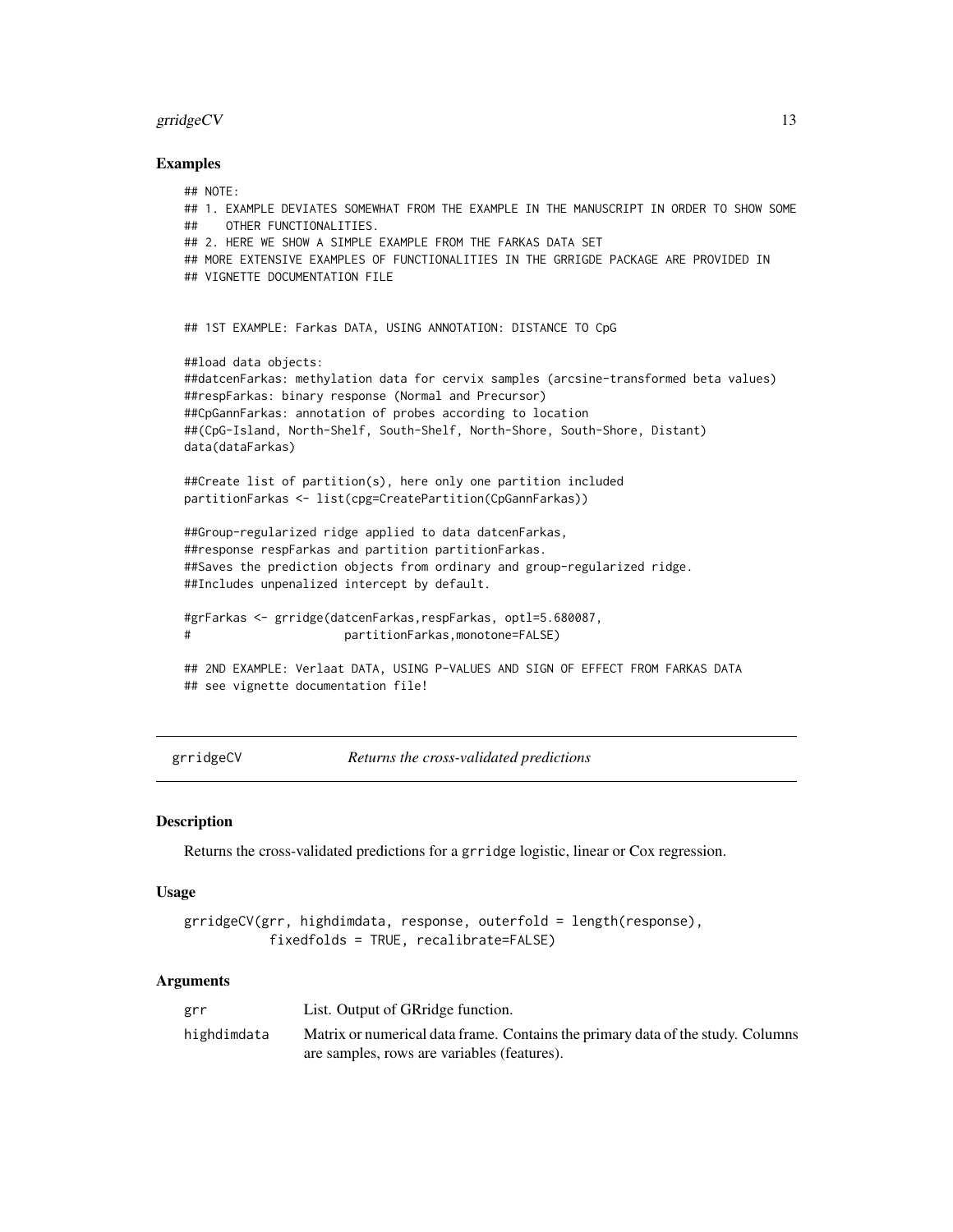<span id="page-13-0"></span>

| response    | Factor, numeric, binary or survival. Response values. The number of response<br>values should equal ncol(highdimdata).                                           |
|-------------|------------------------------------------------------------------------------------------------------------------------------------------------------------------|
| outerfold   | Integer. Fold used for cross-validation loop.                                                                                                                    |
| fixedfolds  | Boolean. Use fixed folds for cross-validation?                                                                                                                   |
| recalibrate | Boolean. Should the prediction model be recalibrated on the test samples? Only<br>implemented for logistic and linear regression with only penalized covariates. |

## Details

This convenience function returns cross-validated predictions from [grridge](#page-9-1), including those from ordinary (logistic) ridge regression. It can be used to compute ROC-curves. About recalibrate: this option allows to compare recalibrated models, but only if the test sample size is large enough. See [predict.grridge](#page-19-1)

## Value

For linear and logistic regression: A matrix containing the predictions. The first column contains the sample indices, the second the prediction by ordinary ridge, the third the predictions by group-regularized ridge, the next (optionally) the predictions by group-regularized ridge plus Elastic Net selection, possibly for multiple model sizes (as specified by the argument maxsel when using [grridge](#page-9-1)). Finally, it may contain predictions by lasso and/or a regression model with unpenalized covariates only. For Cox regression: the relative hazard is returned, which equals the exponentiated linear predictor.

## Author(s)

Mark A. van de Wiel

## References

Mark van de Wiel, Tonje Lien, Wina Verlaat, Wessel van Wieringen, Saskia Wilting. (2016). Better prediction by use of co-data: adaptive group-regularized ridge regression. Statistics in Medicine, 35(3), 368-81.

## See Also

For logistic regression: ROC-curves: [roc](#page-21-1). AUC: [auc](#page-2-1). GRridge: link{grridge}.

## Examples

```
# load data objects
data(dataFarkas)
# In this example, we provide one partition only
# see "CreatePartition" for examples in creating multiple partitions
firstPartition <- CreatePartition(CpGannFarkas)
# the optimum lambda2 is provided in this example
# worth to try:
# grFarkas <- grridge(datcenFarkas,respFarkas,firstPartition,monotone=FALSE)
```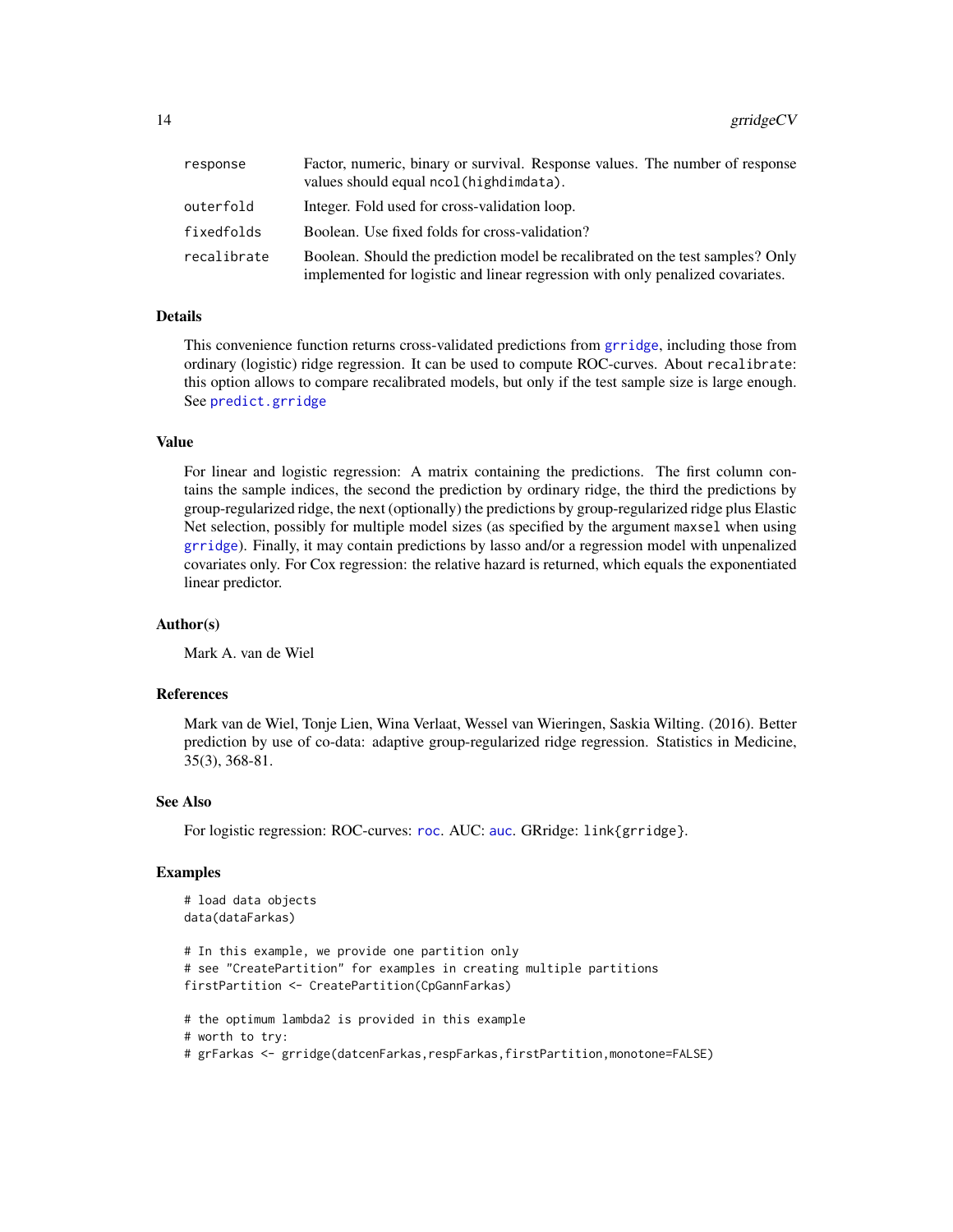## <span id="page-14-0"></span>hello and the state of the state of the state of the state of the state of the state of the state of the state of the state of the state of the state of the state of the state of the state of the state of the state of the

```
# grFarkas$optl
# grFarkas <- grridge(datcenFarkas,respFarkas, optl=5.680087, firstPartition,monotone=FALSE)
###
# grFarkasCV <- grridgeCV(grFarkas,datcenFarkas,respFarkas,outerfold=10)
```
hello *Hello, World!*

## Description

Prints 'Hello, world!'.

## Usage

hello()

## Value

An empty object.

## Examples

hello()

<span id="page-14-1"></span>matchGeneSets *Creates a grouping of variables (genes) from gene sets*

## Description

Creates a grouping of variables (genes) from gene sets by matching the IDs of the genes with the IDs of the members of the gene sets

## Usage

```
matchGeneSets(GeneIds, GeneSets, minlen = 25, remain = TRUE)
```
## Arguments

| GeneIds  | Character vector. Vector of gene IDs. Can be any ID (gene symbol, entrezID,<br>etc) as long as it matches with IDs used in GeneSets. |
|----------|--------------------------------------------------------------------------------------------------------------------------------------|
| GeneSets | Named list of character vectors. Each component of the list represents a named                                                       |
|          | gene set. Each vector a list of member genes.                                                                                        |
| minlen   | Integer. Minimum number of members of a gene set.                                                                                    |
| remain   | Boolean. If remain=TRUE, all genes that are not in any list will be grouped in<br>one remainder group.                               |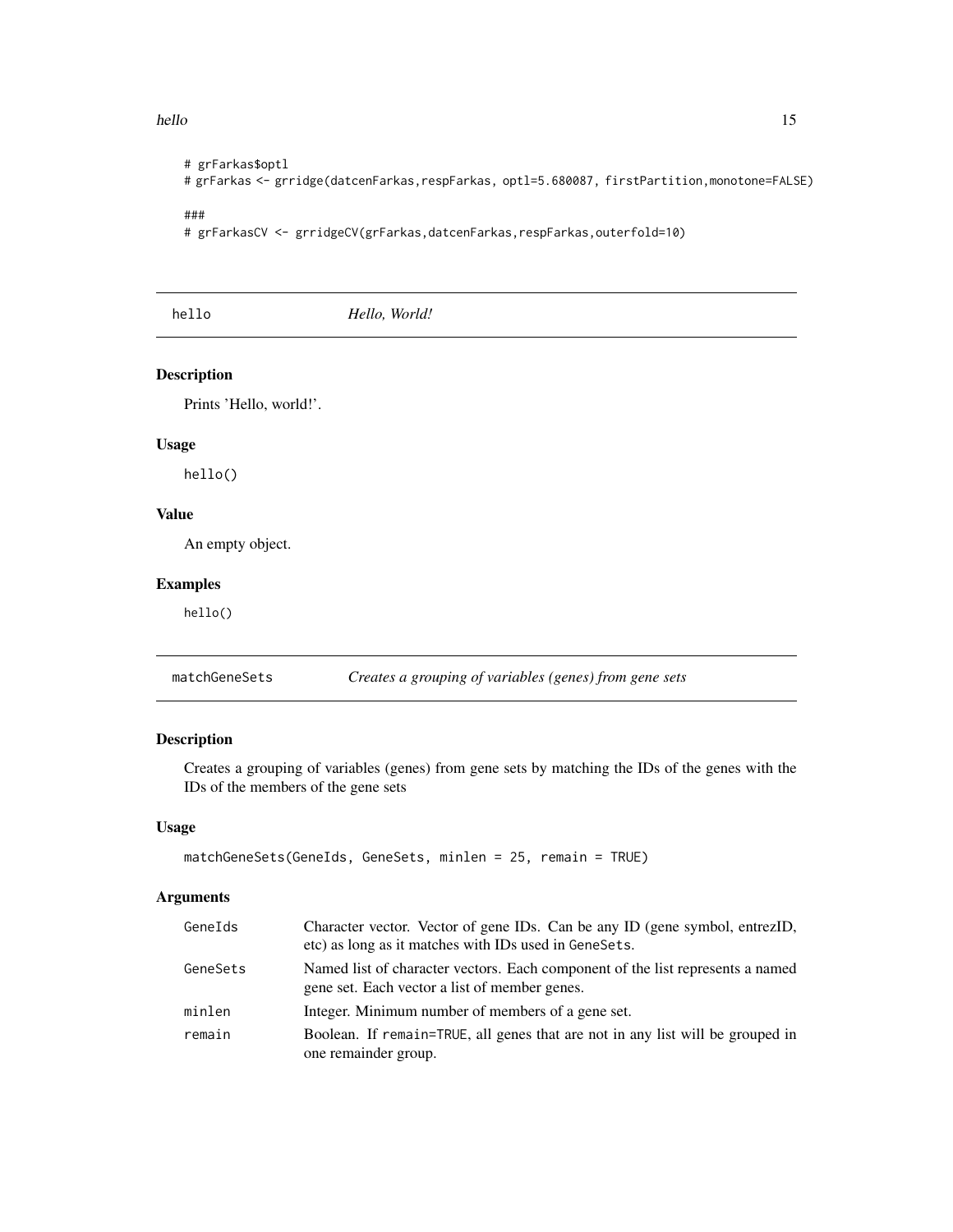## <span id="page-15-0"></span>Details

About minlen: to avoid overfitting in the [grridge](#page-9-1) function, we recommend to not use groups with less than 25 members, unless monotone=TRUE is used in the [grridge](#page-9-1) function, in which case 10 members may suffice as a lower bound. About remain: it is often beneficial to down-weight genes that are not part of any gene set, so we recommend to use remain=TRUE

## Value

A list the components of which contain the indices of the variables belonging to each of the groups.

## Author(s)

Mark A. van de Wiel

## See Also

[grridge](#page-9-1), [CreatePartition](#page-3-1)

## Examples

```
# Load data objects
data(dataWurdinger)
```
# Transform the data set to the square root scale dataSqrtWurdinger <- sqrt(datWurdinger\_BC)

```
#Standardize the transformed data
datStdWurdinger <- t(apply(dataSqrtWurdinger,1,function(x){(x-mean(x))/sd(x)}))
```

```
# A list of gene names in the primary RNAseq data
genesWurdinger <- as.character(annotationWurdinger$geneSymbol)
```
# We show an example of GRridge classification model by using overlapping groups, # i.e. pathway-based grouping. Transcription factor based pathway was extracted from # the MSigDB (Section C3: motif gene sets; subsection: transcription factor targets; # file's name: "c3.tft.v5.0.symbols.gmt"). The gene sets are based on

```
# TRANSFAC version 7.5 database (http://www.gene-regulation.com/).
```
# Some features may belong to more than one group. The argument minlen=25 implies # the minimum number of features in a gene set. If remain=TRUE, gene sets with less # than 25 members are grouped to the "remainder" group. "genesWurdinger" is an object # containing gene names from the mRNA sequencing data set. # See help(matchGeneSets) for more detail information. # Also see Vignette for more detail examples

## The "TFsym" is available on https://github.com/markvdwiel/GRridgeCodata # gseTF <- matchGeneSets(genesWurdinger,TFsym,minlen=25,remain=TRUE)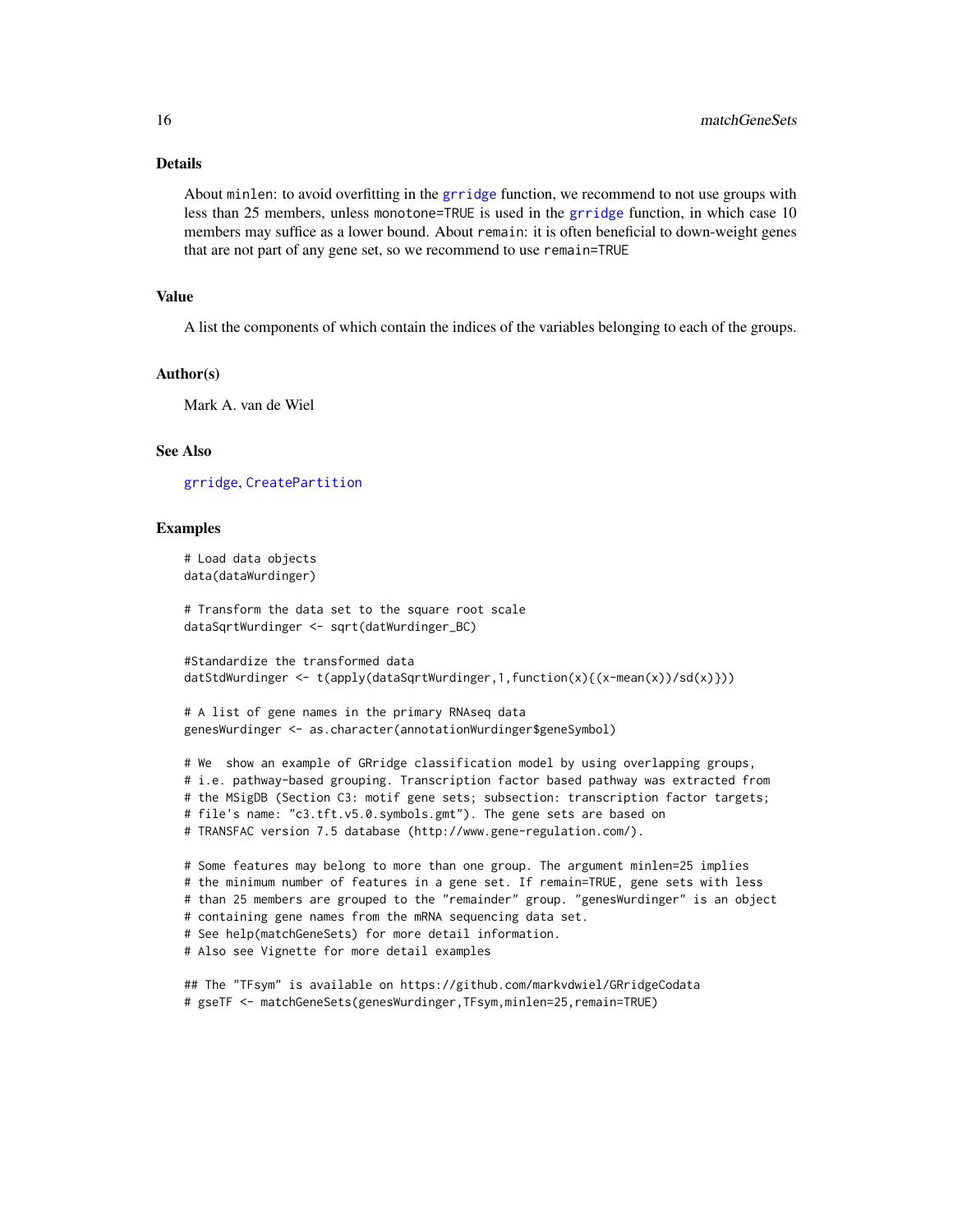<span id="page-16-0"></span>

## Description

Pathway-based partition often contains a considerable number of gene sets (or groups). This function merges groups resulted by [matchGeneSets](#page-14-1). The first principal component in each group is calculated. Hierarchical clustering analysis is then performed on the first principal components from all groups. Important Note: re-grouping is only done in the non-reminder group.

## Usage

```
mergeGroups(highdimdata, initGroups=initGroups,maxGroups=maxGroups,
                    methodDistance="manhattan", methodClust="complete")
```
## Arguments

| highdimdata | Matrix or numerical data frame. Contains the primary data of the study. Columns<br>are samples, rows are features.   |
|-------------|----------------------------------------------------------------------------------------------------------------------|
| initGroups  | A list of initial given groups resulted from match Gene Sets.                                                        |
| maxGroups   | Numeric. The new desired number of groups.                                                                           |
|             | methodDistance The distance method used for clustering. See dist for futher options. Default:<br>manhattan distance. |
| methodClust | The agglomeration method used for Grouping. See holiert for further options.<br>Default: complete.                   |

## Value

A list object containing:

newGroups A list the components of which contain the indices of the features belonging to each of the group. This object is the same as the object created by [matchGeneSets](#page-14-1) and [CreatePartition](#page-3-1)

newGroupMembers

A list of members in the new merged groups.

## Author(s)

Putri W. Novianti

## See Also

Creating partitions: [CreatePartition](#page-3-1). Creating partitions based on overlaping groups (gene sets/pathways): [matchGeneSets](#page-14-1).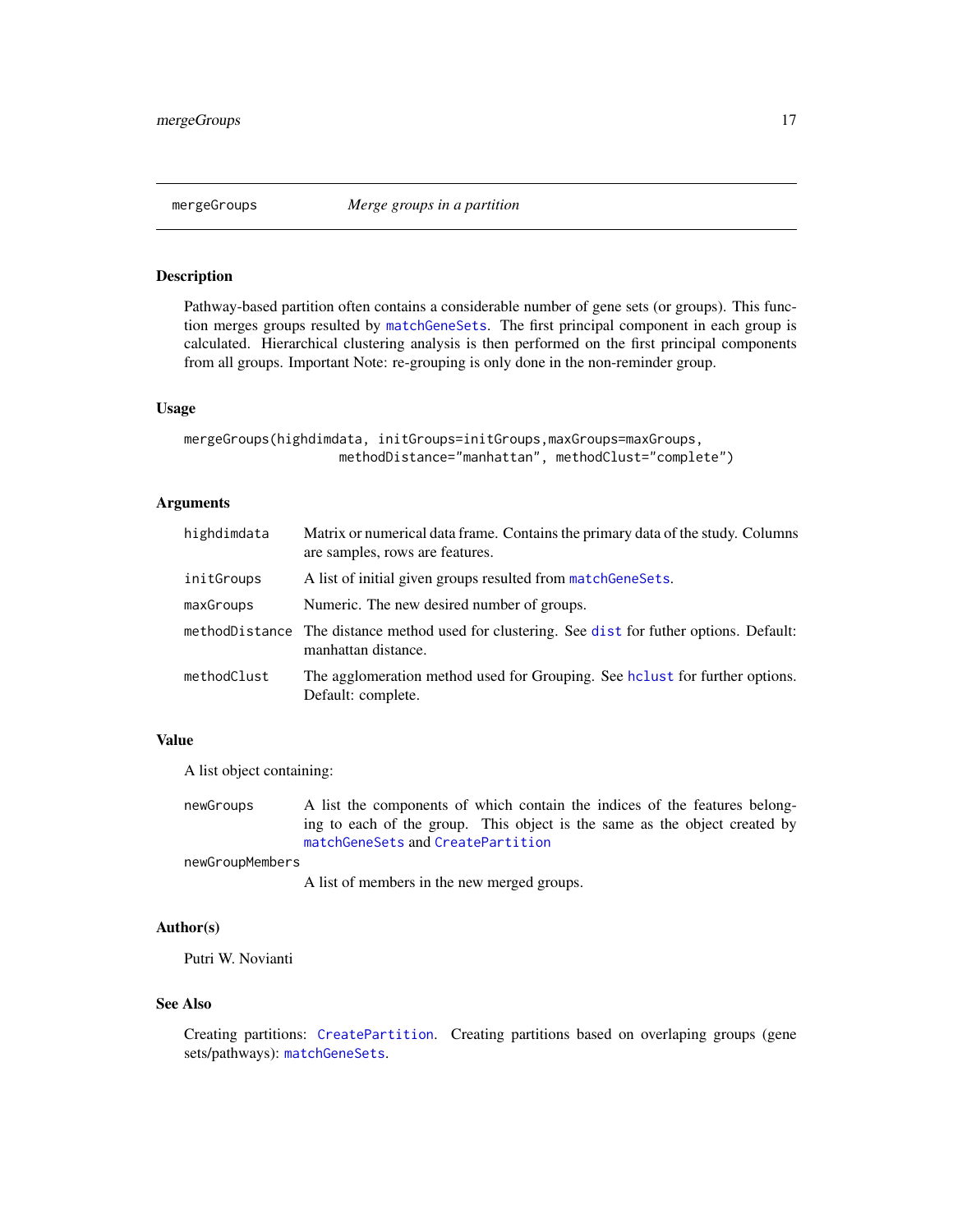## Examples

```
# Source: http://software.broadinstitute.org/gsea/msigdb/collections.jsp
# A GMT file containing information about transcription factor targets should
# be downloaded first from the aforementioned source.
# Section C3: motif gene sets; subsection: transcription factor targets;
# file: "c3.tft.v5.0.symbols.gmt"
# Details of the gene sets:
# Gene sets contain genes that share a transcription factor binding site
# defined in the TRANSFAC (version 7.4, http://www.gene-regulation.com/) database.
# Each of these gene sets is annotated by a TRANSFAC record.
# Load data objects
data(dataWurdinger)
# Transform the data set to the square root scale
dataSqrtWurdinger <- sqrt(datWurdinger_BC)
#Standardize the transformed data
datStdWurdinger <- t(apply(dataSqrtWurdinger,1,function(x){(x-mean(x))/sd(x)}))
# A list of gene names in the primary RNAseq data
genesWurdinger <- as.character(annotationWurdinger$geneSymbol)
## Creating partitions based on pathways information (e.g. GSEA object)
## Some variables may belong to more than one groups (gene sets).
## The argument minlen=25 implies the minimum number of members in a gene set
## If remain=TRUE, gene sets with less than 25 members are grouped to the
## "remainder" group.
## The "TFsym" is available on https://github.com/markvdwiel/GRridgeCodata
# gseTF <- matchGeneSets(genesWurdinger,TFsym,minlen=25,remain=TRUE)
## Regrouping gene sets by hierarchical clustering analysis.
## The number of gene sets from the GSEA database is relatively too high to be used
## in the GRridge model. Here, the initial gene sets are re-grouped into maxGroups=5, using
## information from the primary data set.
# gseTF_newGroups <- mergeGroups(highdimdata=datStdWurdinger, initGroups =gseTF, maxGroups=5);
## Extracting indices of new groups
## This following object (gseTF2) can be used further as an input
## in the "partitions" argument in the "grridge" function
# gseTF2 <- gseTF_newGroups$newGroups
## Members of the new groups
# newGroupMembers <- gseTF_newGroups$newGroupMembers
```
PartitionsSelection *Co-data selection in a Group-regularized ridge regression model*

<span id="page-17-0"></span>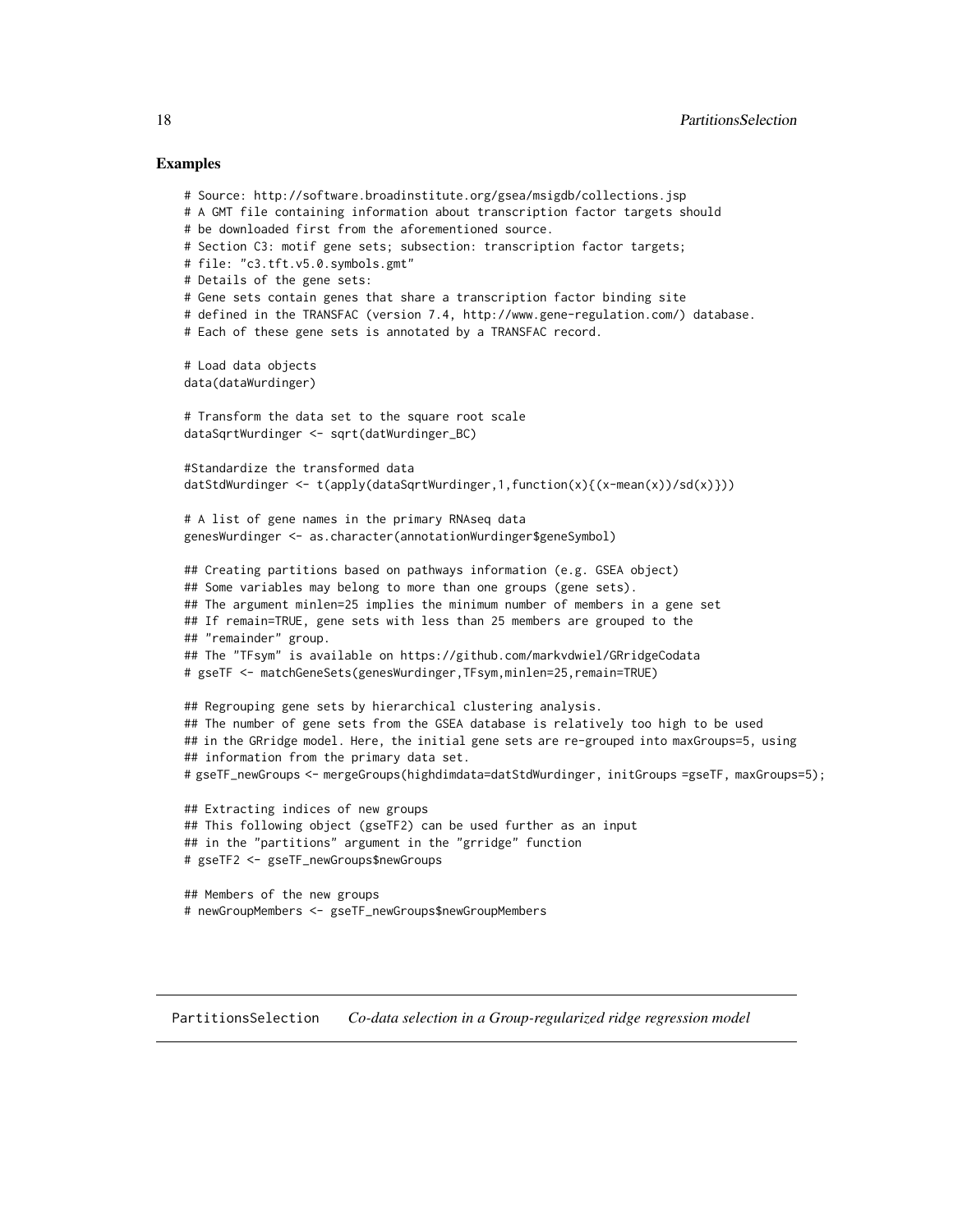## <span id="page-18-0"></span>PartitionsSelection 19

## Description

This function implements a procedure to optimize the use of co-data in a GRridge model. Although there is no harm to include as much as co-data in a GRridge model, ordering and selecting co-data can optimized the performance of a GRridge model. This procedure is similar with forward feature selection in a classical regression model

## Usage

```
PartitionsSelection(highdimdata, response, partitions,
                    monotoneFunctions, optl=NULL, innfold=NULL)
```
## Arguments

| highdimdata       | Matrix or numerical data frame. Contains the primary data of the study. Columns<br>are samples, rows are features.                                                                                                                                               |  |
|-------------------|------------------------------------------------------------------------------------------------------------------------------------------------------------------------------------------------------------------------------------------------------------------|--|
| response          | Factor, numeric, binary or survival. Response values. The number of response<br>values should equal ncol (highdimdata).                                                                                                                                          |  |
| partitions        | List of lists. Each list component contains a partition of the variables, which is<br>again a list.                                                                                                                                                              |  |
| monotoneFunctions |                                                                                                                                                                                                                                                                  |  |
|                   | Vector. Monotone functions from each partition. This argument is necesarily<br>specified. If the jth component of monotone equals TRUE, then the group-<br>penalties are forced to be monotone. If monotone=NULL monotony is not im-<br>posed for any partition. |  |
| optl              | Global penalty parameter lambda                                                                                                                                                                                                                                  |  |
| innfold           | Integer. The fold for cross-validating the global regularization parameter lambda<br>and for computing cross-validated likelihoods. Defaults LOOCV.                                                                                                              |  |

## Value

A list containing (i) the indeces of the selected and ordered partitions and (ii) the optimum lambda penalty from the ridge regression.

## Author(s)

Putri W. Novianti

## See Also

Creating partitions: [CreatePartition](#page-3-1). Group-regularized ridge regression: [grridge](#page-9-1).

## Examples

```
# # Load data objects
# data(dataWurdinger)
#
# # Transform the data set to the square root scale
# dataSqrtWurdinger <- sqrt(datWurdinger_BC)
```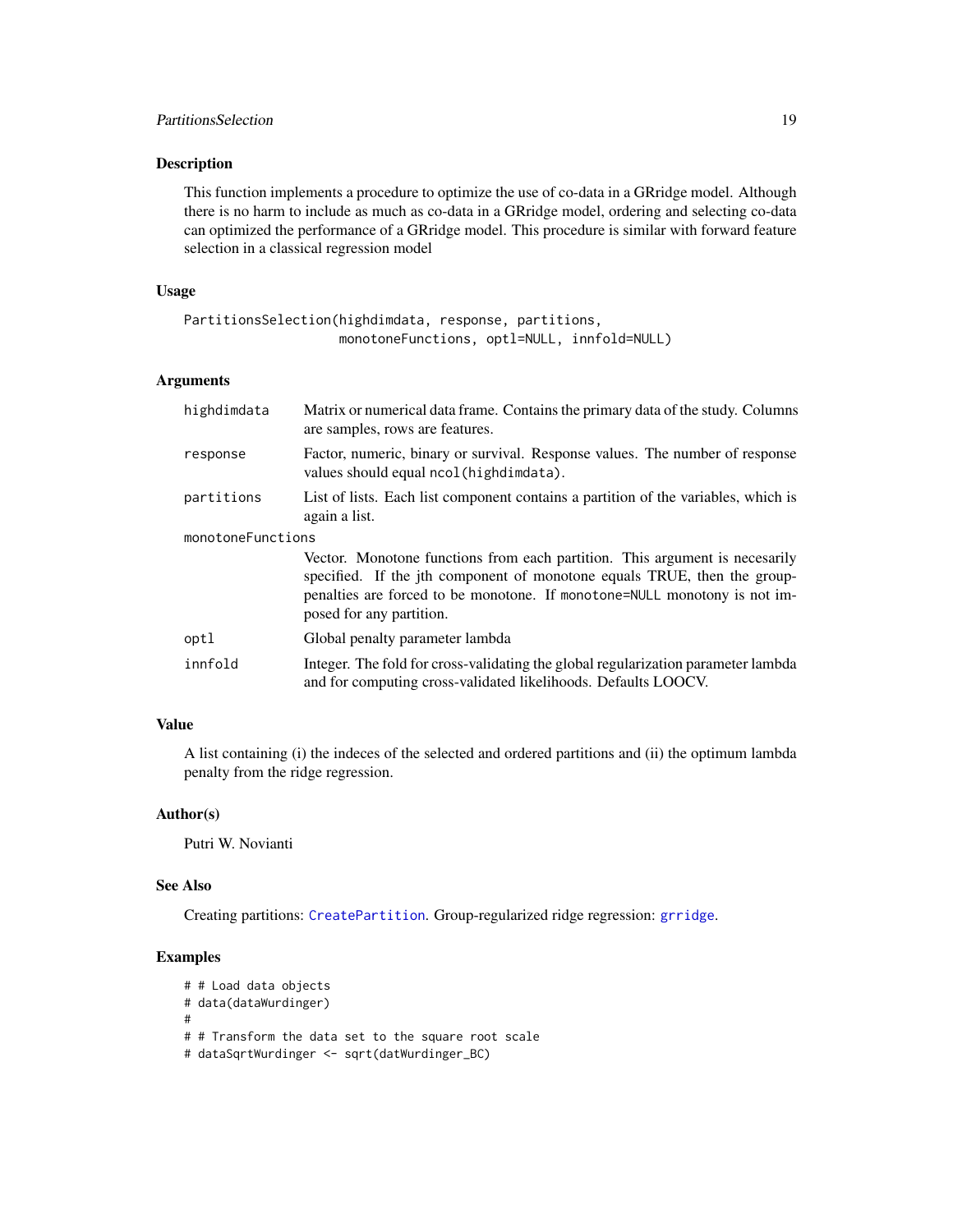```
#
# #Standardize the transformed data
# datStdWurdinger <- t(apply(dataSqrtWurdinger,1,function(x){(x-mean(x))/sd(x)}))
#
# # A list of gene names in the primary RNAseq data
# genesWurdinger <- as.character(annotationWurdinger$geneSymbol)
#
# # co-data 1: a partition based on immunologic signature pathway
# # The initial gene sets (groups) are merged into five new groups, using the "mergeGroups" function
# immunPathway <- coDataWurdinger$immunologicPathway
# parImmun <- immunPathway$newClust
# # co-data 2: a partition based on a list of platelets expressed genes
# plateletsExprGenes <- coDataWurdinger$plateletgenes
# # The genes are grouped into either "NormalGenes" or "Non-overlapGenes"
# is <- intersect(plateletsExprGenes,genesWurdinger)
# im <- match(is, genesWurdinger)
# plateletsGenes <- replicate(length(genesWurdinger),"Non-overlapGenes")
# plateletsGenes[im] <- "NormalGenes"
# plateletsGenes <- as.factor(plateletsGenes)
# parPlateletGenes <- CreatePartition(plateletsGenes)
#
# # co-data 3: a partition based on chromosomal location.
# # A list of chromosomal location based on {\tt biomaRt} data bases.
# ChromosomeWur0 <- as.vector(annotationWurdinger$chromosome)
# ChromosomeWur <- ChromosomeWur0
# idC <- which(ChromosomeWur0=="MT" | ChromosomeWur0=="notBiomart" |
# ChromosomeWur0=="Un")
# ChromosomeWur[idC] <- "notMapped"
# table(ChromosomeWur)
# parChromosome <- CreatePartition(as.factor(ChromosomeWur))
#
# partitionsWurdinger <- list(immunPathway=parImmun,
# plateletsGenes=parPlateletGenes,
# chromosome=parChromosome)
#
# #A list of monotone functions from the corresponding partitions
# monotoneWurdinger <- c(FALSE,FALSE,FALSE)
#
# # Start ordering and selecting partitions
# optPartitions <- PartitionsSelection(datStdWurdinger, respWurdinger,
# partitions=partitionsWurdinger,
# monotoneFunctions=monotoneWurdinger)
```
<span id="page-19-1"></span>predict.grridge *Predictions for new samples*

## **Description**

Returns predictions for new samples from a grridge object

<span id="page-19-0"></span>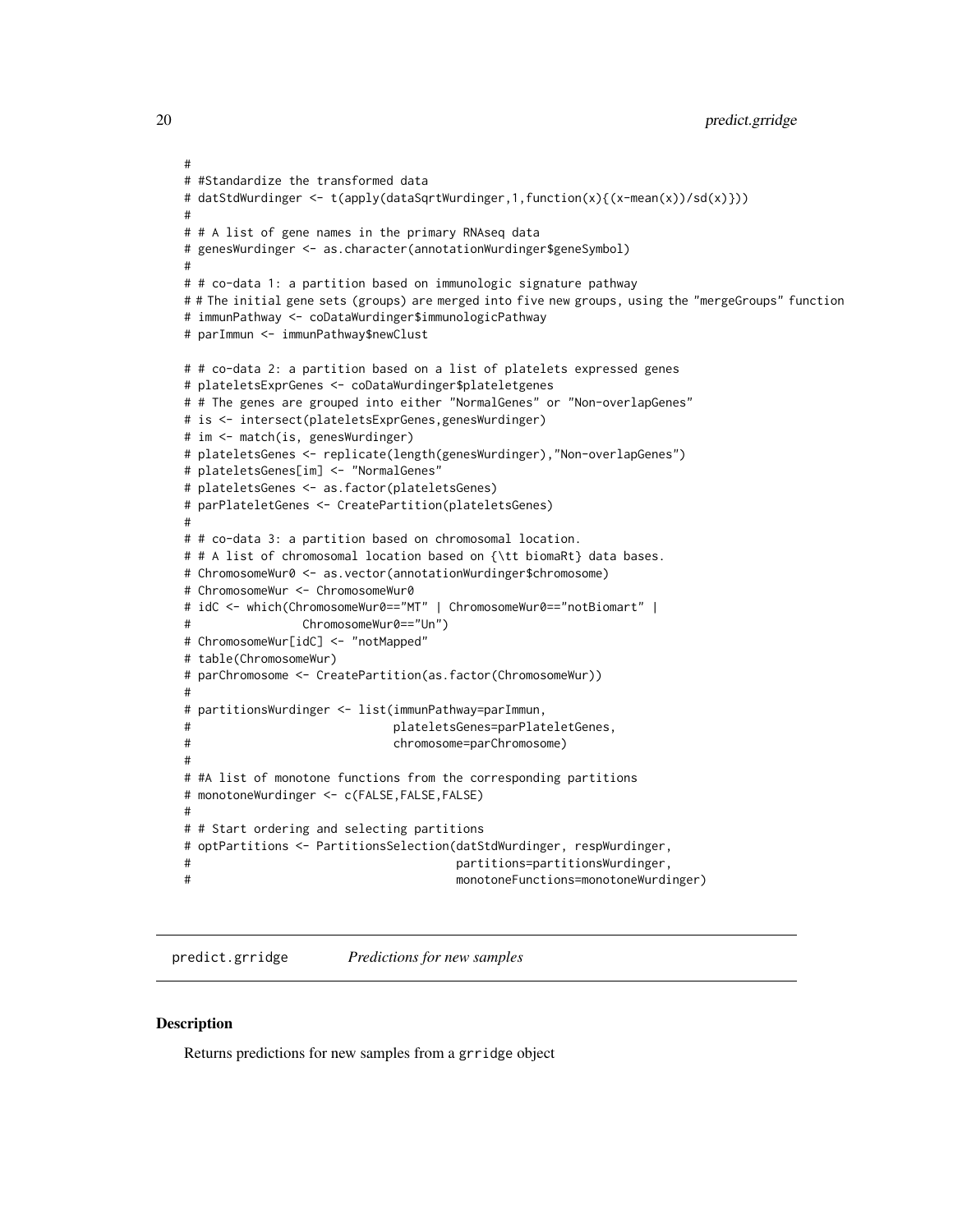## <span id="page-20-0"></span>predict.grridge 21

## Usage

```
## S3 method for class 'grridge'
predict(object, datanew, printpred = FALSE, dataunpennew=NULL,
        responsetest=NULL, recalibrate=FALSE, ...)
```
## Arguments

| object       | A model object resulted from the grridge function.                                                                                                                       |  |
|--------------|--------------------------------------------------------------------------------------------------------------------------------------------------------------------------|--|
| datanew      | Vector or data frame. Contains the new data. For a data frame: columns are<br>samples, rows are variables (features).                                                    |  |
| printpred    | Boolean. Should the predictions be printed on the screen?                                                                                                                |  |
| dataunpennew | Vector or data frame. Optional new data for unpenalized variables. NOTE:<br>columns are covariates, rows are samples.                                                    |  |
| responsetest | Factor, numeric, binary or survival. Response values of test samples. The num-<br>ber of response values should equal ncol (datanew). Only relevant if recalibrate=TRUE. |  |
| recalibrate  | Boolean. Should the prediction model be recalibrated on the test samples? Only<br>implemented for logistic and linear regression with only penalized covariates.         |  |
| $\cdots$     | There is no further argument is used.                                                                                                                                    |  |
|              |                                                                                                                                                                          |  |

## Details

This function returns predictions of the response using the [grridge](#page-9-1) output. It should be applied to samples NOT used for fitting of the models. About recalibrate: we noticed that recalibration of the linear predictor using a simple regression (with intercept and slope) can improve predictive performance, e.g. in terms of brier score or mean square error (not in terms of AUC, which is rankbased). We recommend to use it for large enough test sets (say  $>= 25$  samples), in particular when one suspects that the test set could have somewhat different properties than the training set. For survival, the proportional hazards are returned, i.e. exp(linear predictor). If survival time predictions are desired, these may be obtained by applying predict to fit objects, which are stored as output of [grridge](#page-9-1).

## Value

A matrix containing the predictions from all models available in grridge.

## Author(s)

Mark A. van de Wiel

## References

Mark van de Wiel, Tonje Lien, Wina Verlaat, Wessel van Wieringen, Saskia Wilting. (2016). Better prediction by use of co-data: adaptive group-regularized ridge regression. Statistics in Medicine, 35(3), 368-81.

## See Also

Cross-validated predictions: [grridgeCV](#page-12-1). Examples: [grridge](#page-9-1).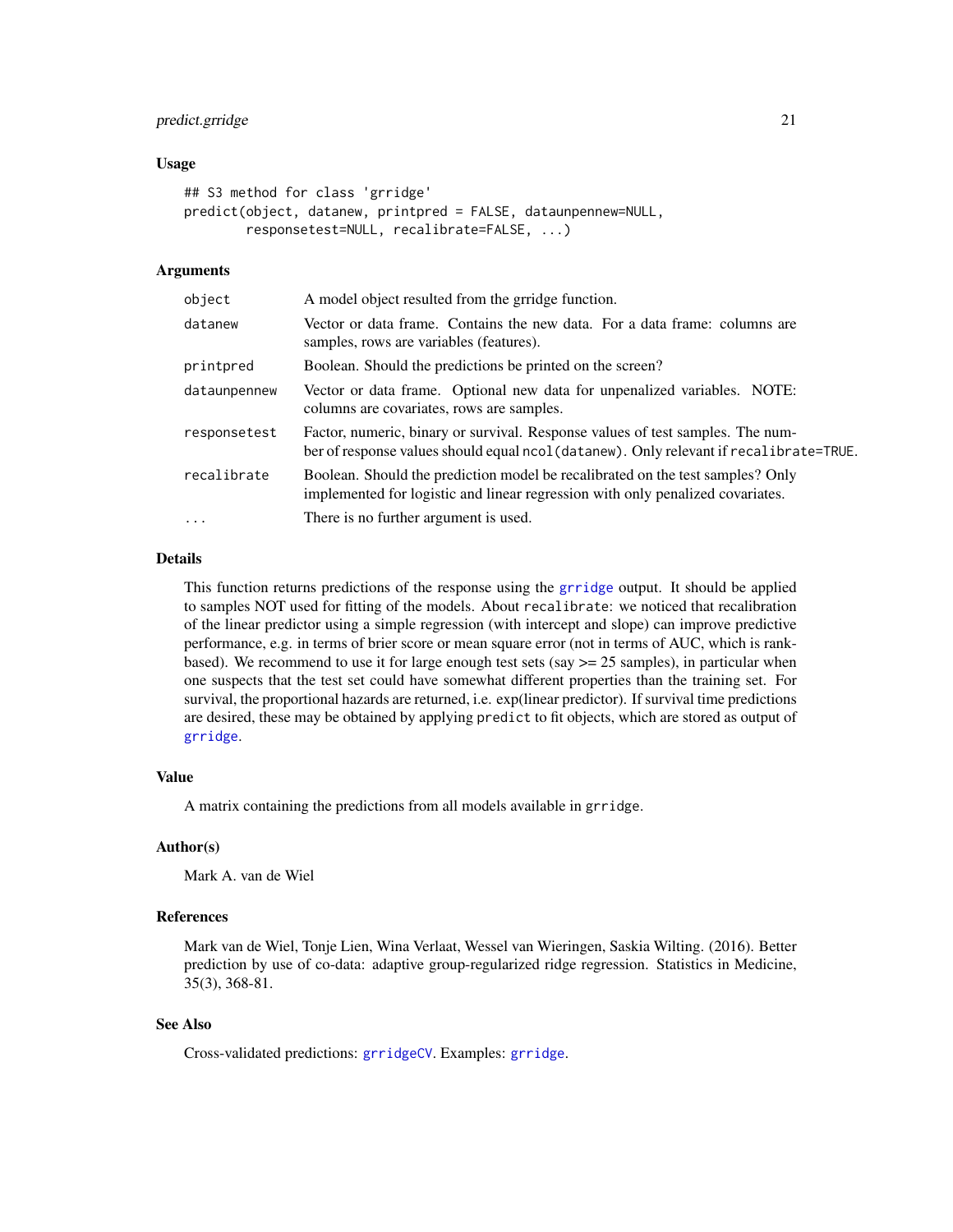## Examples

```
#data(dataFarkas)
#firstPartition <- CreatePartition(CpGannFarkas)
#sdsF <- apply(datcenFarkas,1,sd)
#secondPartition <- CreatePartition(sdsF,decreasing=FALSE, uniform=TRUE, grsize=5000)
## Concatenate two partitions
#partitionsFarkas <- list(cpg=firstPartition, sds=secondPartition)
## A list of monotone functions from the corresponding partition
#monotoneFarkas <- c(FALSE,TRUE)
#Hold-out first two samples
#testset <- datcenFarkas[,1:2]
#resptest <- respFarkas[1:2]
#trainingset <- datcenFarkas[,-(1:2)]
#resptraining <- respFarkas[-(1:2)]
#grFarkas <- grridge(trainingset,resptraining,optl=5.680087,
# partitionsFarkas,monotone=monotoneFarkas)
## Prediction of the grridge model to the test samples
#Standardize variables in testset, becasuse by default standardizeX = TRUE in grridge function.
#Here, test set is small so we use the summaries of the training set. If the test set
#is large one may opt to standardize wrt to the test set itself.
#sds <- apply(trainingset,1,sd)
#sds2 <- sapply(sds,function(x) max(x, 10^{(-5)}))#teststd <- (testset-apply(trainingset,1,mean))/sds2
```
#yhat <- predict.grridge(grFarkas,teststd)

<span id="page-21-1"></span>

| roc | Produces ROC curve for probabilistic classifiers (e.g. logistic regres- |
|-----|-------------------------------------------------------------------------|
|     | sion)                                                                   |

## Description

Computes an ROC-curve for probabilistic classifiers.

## Usage

roc(probs, true, cutoffs)

<span id="page-21-0"></span>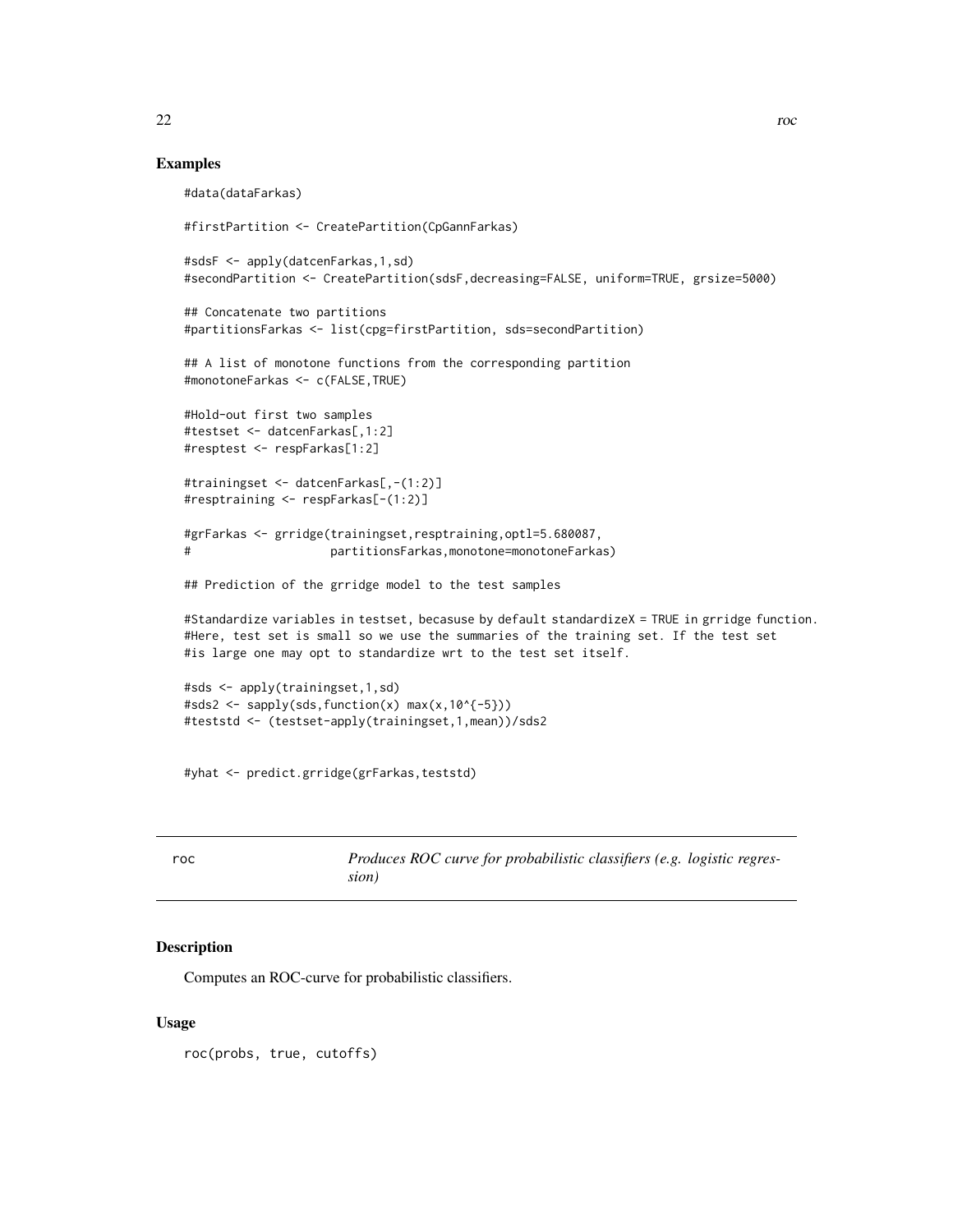<span id="page-22-0"></span>roc 23

## Arguments

| probs   | Numeric vector, with values between 0 and 1             |
|---------|---------------------------------------------------------|
| true    | Binary vector.                                          |
| cutoffs | Numeric vector, with DECREASING values between 1 and 0. |

## Details

The vector probs contains predicted probabilities for the response to equal 1, as produced by a probabilistic classifier like logistic regression. The cutoffs can simply represent a grid of values between 0 and 1.

## Value

A matrix with two rows which contain corresponding False Positive and True Positive Rates for all cutoffs.

## Author(s)

Mark A. van de Wiel

## See Also

For area-under-the ROC-curve: [auc](#page-2-1). Examples: [grridge](#page-9-1).

## Examples

```
# Load data objects
data(dataFarkas)
```
firstPartition <- CreatePartition(CpGannFarkas)

```
sdsF <- apply(datcenFarkas,1,sd)
secondPartition <- CreatePartition(sdsF,decreasing=FALSE, uniform=TRUE, grsize=5000)
```

```
# Concatenate two partitions
partitionsFarkas <- list(cpg=firstPartition, sds=secondPartition)
```

```
# A list of monotone functions from the corresponding partition
monotoneFarkas <- c(FALSE,TRUE)
```

```
#grFarkas <- grridge(datcenFarkas,respFarkas,optl=5.680087,partitionsFarkas,monotone=monotoneFarkas)
#grFarkascv <- grridgeCV(grFarkas,datcenFarkas,respFarkas,outerfold=10)
```

```
#cutoffs <- rev(seq(0,1,by=0.01))
#rocgrridgeF <- roc(probs=grFarkascv[,3],true=grFarkascv[,1],cutoffs=cutoffs)
#rocridgeF <- roc(probs=grFarkascv[,2],true=grFarkascv[,1],cutoffs=cutoffs)
#plot(rocridgeF[1,],rocridgeF[2,],type="l",lty=1,ann=FALSE,col="grey")
#points(rocgrridgeF[1,],rocgrridgeF[2,],type="l",lty=1,col="black")
#legend(0.75,0.1, legend=c("ridge","GRridge"),
# lty=c(1,1), lwd=c(1,1),col=c("grey","black"))
```